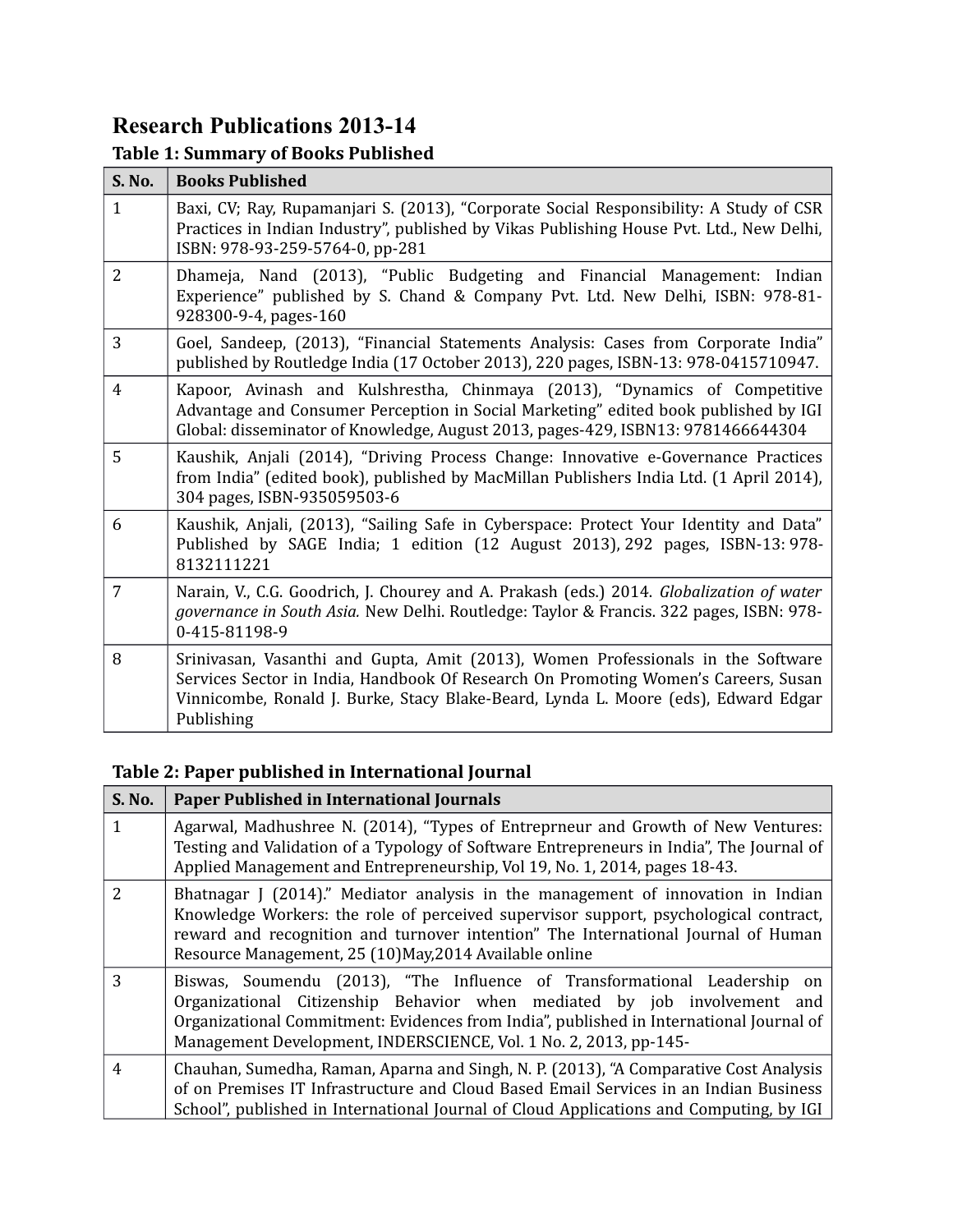|                | Publishers, Volume 3, Issue 2, 2013, pp-21-34.                                                                                                                                                                                                                                                     |
|----------------|----------------------------------------------------------------------------------------------------------------------------------------------------------------------------------------------------------------------------------------------------------------------------------------------------|
| 5              | Cooke, F., Saini, D. and Wang, J (2013) "Talent management in China and India: A<br>comparison of management Perceptions and Human Resource Practices," Journal of<br>Word Business." Elsevier. A category, Impact Factor: 2.617                                                                   |
| 6              | Dasgupta, Meeta and Gupta, R.K. (2014), "Technological innovation and technology<br>strategy: proposing an interface" published in Int. J. Business Excellence, Vol. 7, No. 2,<br>2014, pp-129-147                                                                                                 |
| $\overline{7}$ | Ghosh Sajal, Kanjila l K., 2014. Oil price shocks on Indian economy: evidence from Toda<br>Yamamoto and Markov regime-switching VAR. Macroeconomics and Finance in Emerging<br>Market Economies, ROUTLEDGE 7(1): 122-139. DOI:10.1080/17520843.2013.85633                                          |
| 8              | Ghosh Sajal, Kanjilal K., 2014. Long-term equilibrium relationship between urbanization,<br>energy consumption and economic activity: Empirical evidence from India. Energy<br>ELSEVIER, DOI: http://dx.doi.org/10.1016/j.energy.2013.12.052                                                       |
| 9              | Goel, Sandeep (2013), "Managing the business 'quality' way" published in International<br>Journal of Business and Economic Development" Vol 1, Number 2, July 2013, pp-94-99                                                                                                                       |
| 10             | Goel, Sandeep (2013), "Modeling Correlated Liquidity and Solvency on a Balancing<br>Equation in Indian Consumer Industry", published in Applied Research in Finance, Vol.IV,<br>Issue 2 (8), published in 2013, pp-66-97.                                                                          |
| 11             | Goel, Sandeep (2013), "Working Capital Management Efficiency and Firm Profitability: A<br>Study of Indian Retail Industry", published in South Asian Journal of Management, Vol.<br>20, Issue No. 3, July- September 2013, pp-104-121                                                              |
| 12             | Goel, Sandeep (2014), "Earnings Management Behavior of Telecom India: A Review of<br>MTNL and Bharti Airtel Ltd.", published in Accounting and Finance, No. 1 (63), 2014,<br>pp71-77                                                                                                               |
| 13             | Goel, Sandeep, (2013), "EVA as an indicator of shareholders' wealth ndianation in<br>construction industry: a comparative study of DLF and L&T" published in IIMS Journal of<br>Management Science", Vol. 4, No. 1, Jan-June 2013, pp-68-76                                                        |
| 14             | Gupta, Nakul and Bharadwaj, Sangeeta S. (2013), "Agility in Business School Education<br>through Richness and Reach: A Conceptual Model", published in Education Training,<br>Emerald Publishing ltd. Vol 55, No. 4/5, 2013, pp-370-384                                                            |
| 15             | Hakhu, Rahul; Kiran, Ravi and Goyal, D. P. (2013), "Primary Characteristics for Marketing<br>Information System (MkIS) for Small and Medium Enterprises (SMEs) in Punjab,<br>published in Australian Journal of Basic and Applied Sciences 7(7): 539-544, 2013. ISSN:<br>1991-8178.                |
| 16             | Hakhu, Rahul; Kiran, Ravi and Goyal, D. P. (2013), "Success of Marketing Information<br>System Model for SMEs of Punjab: Validation of Survey Based Results and Case Study<br>Analysis" published by Elsevier Ltd., Science Direct, Procedia- Social and Behavioral<br>Science 103 (2013) 870-879. |
| 17             | Jain, A.K, Srivastava S. & Sullivan, S.E. (2013). Leadership in emerging markets: An<br>empirical study of the managers in India. Journal of Technology Management in China,<br>8(2), 105-119.                                                                                                     |
| 18             | Jain, A.K. & Jeppesen, H.J. (2013). Knowledge Management Practices in a Public Sector<br>Organization: The Role of LeadersÂ' Cognitive Styles. Journal of Knowledge Management,                                                                                                                    |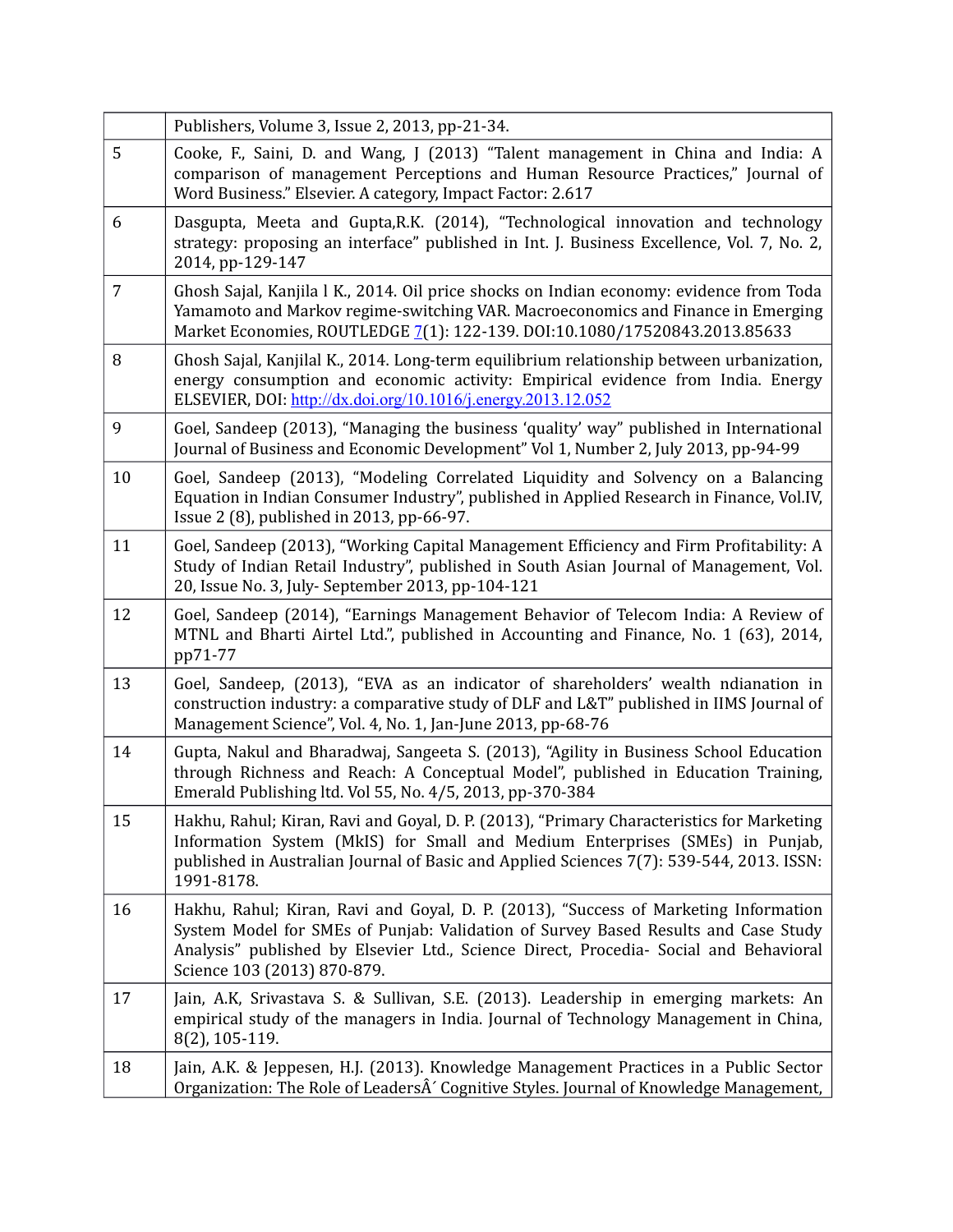|    | 17(4), 347-362.                                                                                                                                                                                                                                                                       |
|----|---------------------------------------------------------------------------------------------------------------------------------------------------------------------------------------------------------------------------------------------------------------------------------------|
| 19 | Jain, A.K., Giga, S.I., & Cooper, C.L. (2013). Stress, health and well-being: The mediating<br>role of employee's and organizational commitment.<br>International Journal of<br>Environmental Research and Public Health 10, 4907-4924.                                               |
| 20 | Jain, A.K., Giga, S.I., Cooper, C.L. (2013). Perceived Organizational Support as a Moderator<br>of the Relationship between Stress and Organizational Citizenship Behaviors.<br>International Journal of Organizational Analysis, 21(3), 313-334.                                     |
| 21 | Kapur, Kavita. Paul, Ravi and Gupta, Rajen (2013), "Personality and its impact on global<br>virtual team performance" published in International Journal of Indian Culture and<br>Business Management, Vol. 6, No. 4, 2013, 410-429                                                   |
| 22 | Karthik, V. and Kumar, Sanjay (2013), "Investigating 'degree of adoption' effects on e-<br>procurement benefits", published in the International Journal of Procurment<br>Management, Vol. 6, No. 2, 2013, pp-211                                                                     |
| 23 | Kumar, Avanish (2013) "Women entrepreneurs in a masculine society: inclusive strategy<br>for sustainable outcomes", International Journal of Organizational Analysis, Vol. 21 Iss: 3,<br>pp.373 - 384                                                                                 |
| 24 | Kumar, Avanish and Mahapatro, Meerambika (2013) The cutting edge in the blunt space:<br>an anthropological construct of auxiliary nurse midwives' social world in the<br>community. Healthcare in Low-resource Settings 2013; volume 1:e, pages 40-43                                 |
| 25 | Mishra, P., Gupta, R., and Bhatnagar, J. (2014) "Grounded Theory Research: Exploring<br>Work-Family Enrichment in an Emerging Economy" Qualitative Research Journal<br>(Forthcoming) QRJ is A journal of Excellence in Research Australia (ERA).copy with<br>Pavitra                  |
| 26 | Mukherjee J. (2012), "Exploring the demographic differences in adoption of mobile<br>marketing in India", Management and Change, Vol. 16, Issue 1&2, pp. 64-81, ISSN 0972-<br>2149                                                                                                    |
| 27 | Mukherjee J. (2013), "Marketing of innovative new products in emerging markets: a trust<br>based framework", Metamorphosis: A Journal of Management Research, Vol. 12, Issue<br>No.1, pp. 8-29, ISSN 0972-6225                                                                        |
| 28 | Mukherjee J., Pillai A. (2012), "Modeling the Online Social Network Adoption Behavior:<br>Evidence from India", Management and Change, Vol. 16, Issue 1&2, pp. 149-167, ISSN<br>0972-2149                                                                                             |
| 29 | Narain, V., MSA Khan, R Sada, S Singh and A Prakash. 2013. Urbanization, periurban<br>water (in) security and human well-being: a perspective from four South Asian Cities.<br>Water International 38(7): 930-940                                                                     |
| 30 | Narain, Vishal,; Khan, Shah Alam M,; Sada, Rajesh,; Singh, Sreoshi and Prakash, Anjal<br>(2013), "Urbanization, peri-urban water (in)security and human well-being: a<br>perspective from four South Asian cities" published in Water International, 2013, Vol. 38,<br>No. 7, 930-940 |
| 31 | Pillania, Rajesh, K. (2013), "Foreign Direct Investment in India", published in the Journal<br>of Applied Research in Finance, Volume 2 (8), winter 2012 (published in March 2014).                                                                                                   |
| 32 | Prasad, Rohit (2013), "Universal Service Obligation in the Age of Broadband" published<br>in The Information Society, 29: 227-233, 2013, Published with license by Taylor &<br>Francis,<br>ISSN:<br>0197-2243<br>1087-6537<br>online,<br>DOI:<br>print                                |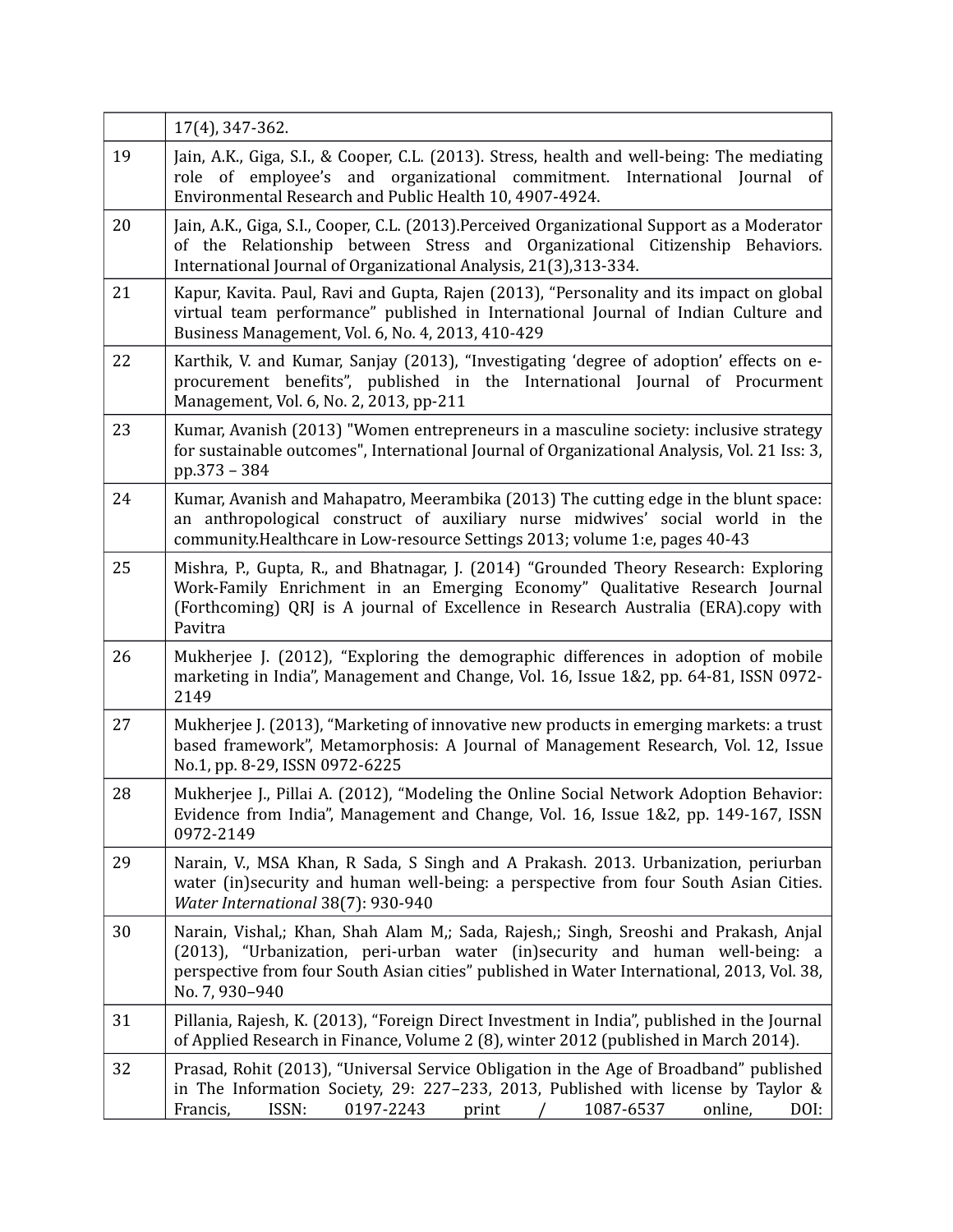|    | 10.1080/01972243.2013.792304                                                                                                                                                                                                                                                                                                                                            |
|----|-------------------------------------------------------------------------------------------------------------------------------------------------------------------------------------------------------------------------------------------------------------------------------------------------------------------------------------------------------------------------|
| 33 | Sharm, Radha R.; Pathak, P. and Singh, S. (2013), "Reinventing Society: Search for a<br>Paradigm", Macmillan Publishers India, 219 p. ISBN: 978-93-5062-312-1.                                                                                                                                                                                                          |
| 34 | Sharma, Radha R. (2013), "Executive Burnout: Prediction and prevention through HR<br>interventions", In: Pestonjee, D. M.; Pandey, S. eds. Stress and Work, SAGE Publications:<br>Los Angeles, London, New Delhi, 76-100. ISSN: 978-8132110880.-                                                                                                                        |
| 35 | Sharma, Radha R. (2013), "Primal Leadership: An Imperative for Effective Public Service<br>Management in ANSA-SAR & BRAC" University publication, 349-379.                                                                                                                                                                                                              |
| 36 | Sharma, Radha R. and Sagar, S. (2013), "Indian Ethos as Humanistic Management<br>Principles: A case study of a family business organization", In: S. Khan, & A. Wolfgang<br>(eds.)" World Humanism: Cross-cultural perspectives on ethical practices in<br>organizations, Palgrave Macmillan UK & USA, 2013, 178-193. ISBN: 978-0230300552.                             |
| 37 | Singh, N. P. and Kaushik, Manisha (2013), "Strategies of Yota (Scartel) - 4G Operator in<br>Russian Federation", Industrija, Vol.41, No.4, pp 161-180.                                                                                                                                                                                                                  |
| 38 | Singh, N. P. (2013), "The Theoretical and Real World of 4G Technologies" published in<br>International Journal of Mobile Network Design and Innovation, Volume 5, No. 2, 2013,<br>pp-97-118.                                                                                                                                                                            |
| 39 | Singh, N. P. and Kaushik, Manisha, (2013), "Critical Analysis of Growth Strategies for<br>Telecom Stake Holders in Rural India", published in International Journal of Information<br>Communication Technologies and Human Development, 5(2), 59-85.                                                                                                                    |
| 40 | Srivastava, V. & Singh, T. (2014). Managing Relationship with Supplier (s): An Exploratory<br>Study of Selcet Indian Manufacturing Firms. Journal of Supply Chain Management<br>Systems, 30 (1), pp. 40-47.                                                                                                                                                             |
| 41 | Sumedha Chauhan, Aparna Raman, and N.P. Singh, (2013) "A Comparative Cost Analysis of<br>on Premises IT Infrastructure and Cloud-Based Email Services in an Indian Business<br>School", published in International Journal of Cloud Applications and Computing, 3(2),<br>21-34, April-June 2013                                                                         |
| 42 | Yadav, V; Adya, M.; Sridhar, V; and Nath, Dhruv (2013), Control, Process Facilitation and<br>Requirements Change in Offshore Requirement Analysis: The Provider Perspective",<br>published in the Journal of Information Technology Theory and Application, A<br>publication of the Association for Information System, Vol. 14, issue, 3, pp-30-47,<br>September 2013. |

# **Table 3: Paper Published in National Journal**

| S. No.        | <b>Paper Published in National Journals</b>                                                                                                                                                                     |
|---------------|-----------------------------------------------------------------------------------------------------------------------------------------------------------------------------------------------------------------|
|               | Bhatnagar, J & Srinivasan, V (2013) Building sustainability through people capability: a<br>case study of Wipro ltd, October   2013 NHRD Network Journal                                                        |
| 3             | Goel, Sandeep (2013), "Impact analysis of the proposed Changeover from Indian GAAP to<br>International Financial Reporting Standards", published in ASCI Journal of Management<br>43 (1), pp-86-97.             |
| $\mathcal{L}$ | Goel, Sandeep (2013), "The Financial Critique of Banking Business in India: A<br>comparative study of Bank of Baroda and HDFC Bank", published in Amity Journal of<br>Management, Vol. 1, No. 1, 2013, pp-40-49 |
| 4             | Jain, Shilpi; Jaiswal, M.P. and Prasad, Rohit (2014), "Is Software as a Service (SaaS) an,                                                                                                                      |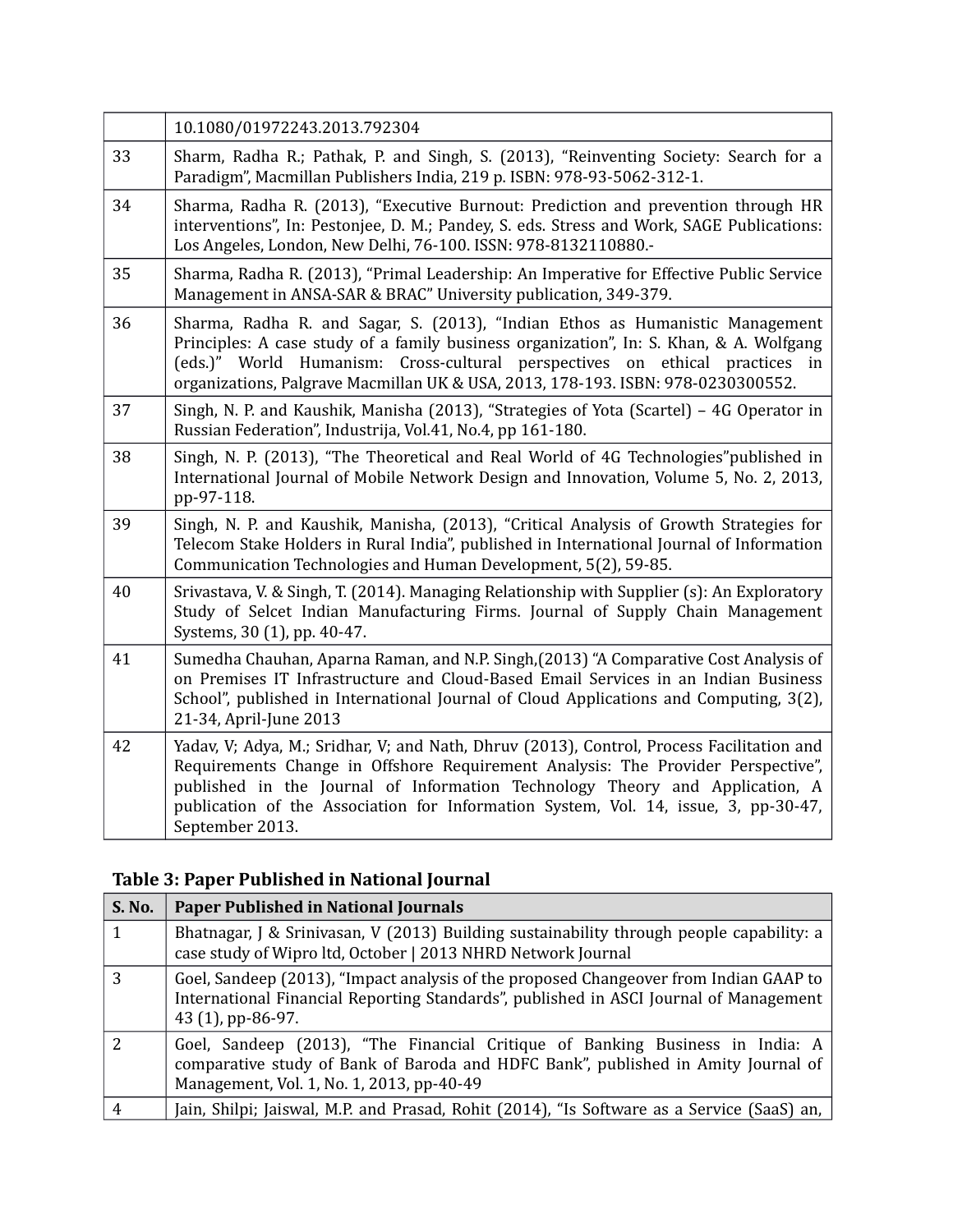|                | innovation: A Theoritical and Empirical Analysis", The Journal of Digital Business, Volume<br>8, Issue 1, January 2014, pp-62-83.                                                                                                                     |
|----------------|-------------------------------------------------------------------------------------------------------------------------------------------------------------------------------------------------------------------------------------------------------|
| 5              | Mukherjee J. (2013), "Acceptance of Global Brands in Mid-tier Emerging Market Cities:<br>Evidence from Food Retail in India", Vilakshan, Vol. 10, Issue 2. Pp. 125-138, ISSN 0973-<br>1954                                                            |
| 6              | Mukherjee, J. (2013), "Market Development by multinational brands: Emprical evidence<br>from Indian fast food retailing business, published in Vision: The Journal of Business<br>Perspective, Vol. 18, Issue 1, pp-1-7                               |
| $\overline{7}$ | Pillania, Rajesh K. (2013), "Leadership, Knowledge Management and Sustainable<br>Growth: A Spiritual Dimension", published in Value Based Management, The Journal of<br>GIFT School of Human Values and Management Ethos, Volume 3, No. 1, June 2013. |
| 8              | Prasad, Rohit (2013), "India: The Whole World is Watching" published in The Chartered<br>Accountant July 2013, 73-74                                                                                                                                  |
| 9              | Prasad, Rohit (2013), "Media Plurality and Net Neutrality", published in Insight (ISB), Vol.<br>11, Issue 1. Pp- 42-47                                                                                                                                |
| 10             | Sharma, Radha R. and Mukherjee, S. (2013), "A case of sustainable human development<br>of the differently able", Indian Journal of Training and Development, 43(2013)3.ISSN:<br>0971-5592.                                                            |
| 11             | Srivastava, Ritu (2013), "Exploring Product Category and Promotion Type Association for<br>Impulse Buying in Malls in India", published in Abhigyan Vol 31, No.3 Oct - Dec 2013 Fore<br><b>School of Management</b>                                   |
| 12             | Srivastava, Ritu (2013), "The Role of Front Line Service Employee in Select Service<br>Industries in India Oct - Dec 2013 issue of Ushus - Journal of Business Management.<br>Christ University, Bangalore                                            |

# **Table 4: Conference Proceedings and Book Chapters**

| S. No.         | <b>Book Chapters</b>                                                                                                                                                                                                                                                                                                               |
|----------------|------------------------------------------------------------------------------------------------------------------------------------------------------------------------------------------------------------------------------------------------------------------------------------------------------------------------------------|
| 1              | Bharadwaj, Sangeeta S. and Lal, Prerna (2013), "Exploring the Impact of Cloud<br>Computing Adoption on Organizational Felxibility: A Client Perspective", published as<br>Proceeding of the 2012 International Conference of Cloud Computing, Technologies,<br>Applications and Management, ISBN: 978-1-4673-4416-6, pp-121-131.   |
| $\overline{2}$ | Budhwar, Pawan, S.; Bhatnagar, Jyotsna and Saini, Debi S. (2013), "Organizational Change<br>and Development: A Case Study in the Indian Electricity Market" a chapter in a book<br>'Ready for Change: Transition Through Turbulance to Reformation and Transformation'<br>edited by Cora Lynn Hemer Rathbone, ABS, UK, pp-145-161. |
| 3              | Chauhan, S.P. and Chauhan, Daisy (2013), "Career Plateauing in Organizations: causes<br>and remedies" a chapter in a book 'Capability building for cutting edge organizations',<br>Excel book (ISTD), pp-201-216.                                                                                                                  |
| 4              | Chhabra, Sakhhi and Mukherjee, J. (2013), "Emprical Analysis of Transfer of Brand<br>Loyalty in Brand Extensions, published as conference proceeding ICRM 2013, IIT Delhi,<br>ISBN: 978-1-63041-998-1                                                                                                                              |
| 5              | Choudhary, Amit and Kumar, Sanjay (2013), "Exploring Improvement in Repair and<br>Overhaul Process using FRID Tracking system at HAL Lucknow", published as proceeding<br>of the National Conference on Manufacturing: Vision for Future, pp-329-338                                                                               |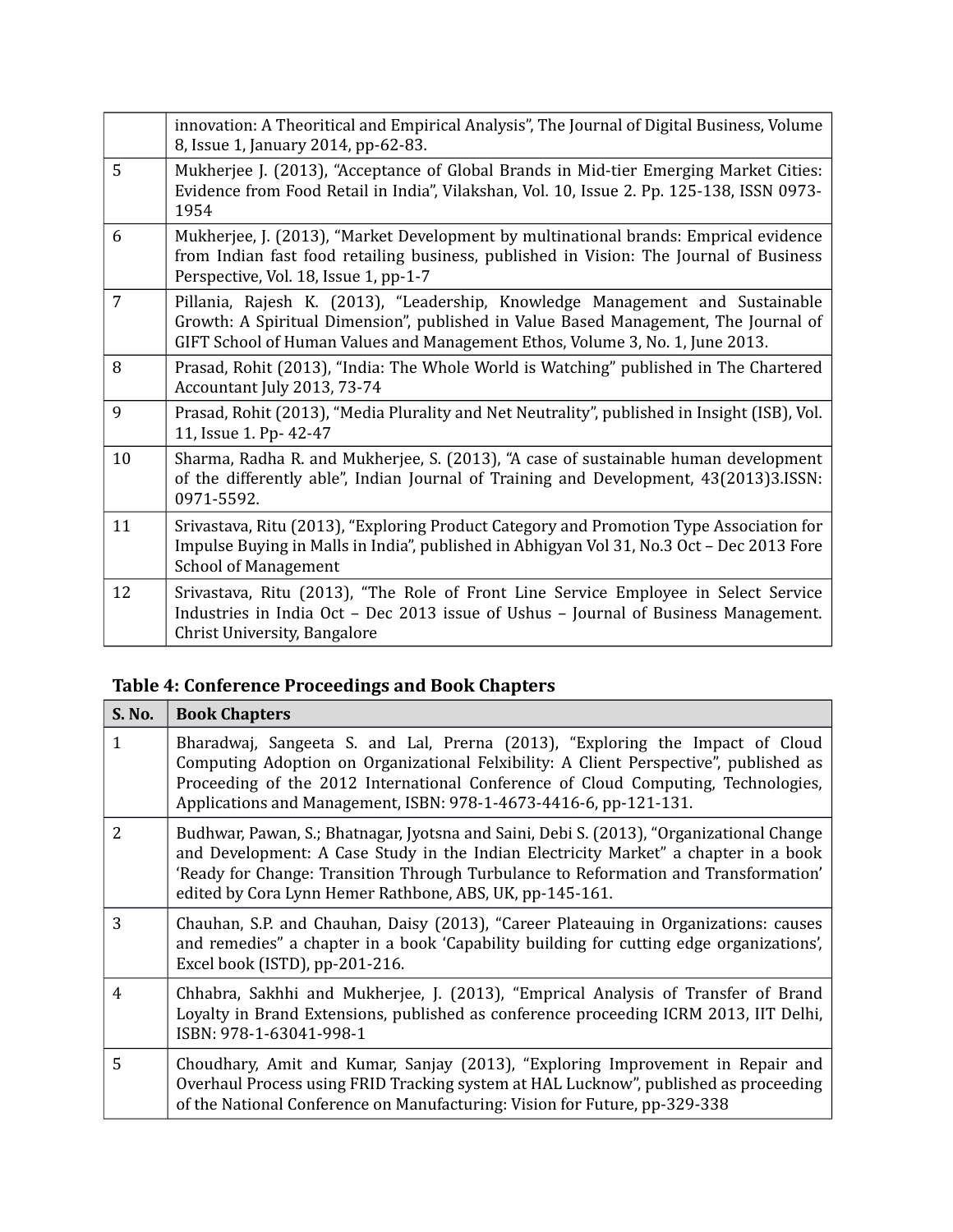| 6              | Das, ashavaree and Sharma, Kirti (2013), "Health Information seeking among Low<br>Income Pregnant Women: A Study in Indian Context", published as proceeding of the<br>conference of ICRM 2013, ISBN: 978-1-63041-998-1                                                                                                                                                                          |
|----------------|--------------------------------------------------------------------------------------------------------------------------------------------------------------------------------------------------------------------------------------------------------------------------------------------------------------------------------------------------------------------------------------------------|
| $\overline{7}$ | Goel, Sandeep (2013), "Business management: Quality vs. profit", published as<br>International Conference Proceeding of The International Conference on the<br>Restructuring of the Global Economy (ROGE), London, UK in The Business &<br>Management Review, Vol. 3, No. 4, June 2013, pp-1-6.                                                                                                  |
| 8              | Goel, Sandeep (2013), "Changing Corporate Governance Through Voluntary Compliance<br>with Digitalization, published as International Conference Proceeding in Eleventh AIMS<br>International Conference on Management, December 21-24, 2013, pp-1025-1030                                                                                                                                        |
| 9              | Goel, Sandeep (2013), "Family Business Practices- The Quality Review of Earnings<br>Behaviour of Indian Corporate, published as National Conference Proceeding in 12 <sup>th</sup><br>South Asian Management Forum (SAMF) in Developing South Asia as a Global Hub of the<br>Management Professionals-Role of Management Education, pp-117-123                                                   |
| 10             | Goel, Sandeep, (2013), "Corporate Governance in the Changing Economic Scenario: The<br>Indian Regulatory Picture", published as conference proceeding (Financial Markets in<br>Changing Economic Scenario), ISBN: 978-93-83083-49-7, pp-36-40                                                                                                                                                    |
| 11             | Kumar, Sanjay and Singh, Harsimran (2013), "Supplier involvement in New Product<br>Development and Its effect on manufacturer- supplier interactions" published as<br>proceeding of the International Conference on Sustainable Innovation and Successful<br>Product Development for a Turbulent Global Market, ISBN: 978-981-07-8860-5                                                          |
| 12             | Narain, V, C.G. Goodrich, J. Chourey and A. Prakash. 2014. Introduction: Globalization of<br>governance: transforming water management in South Asia? In Narain, V., C.G. Goodrich,<br>J. Chourey and A. Prakash (eds.). Globalization of water governance in South Asia, pp. 1-<br>15. New Delhi. Routledge: Taylor & Francis.                                                                  |
| 13             | Narain, V. 2013. Introduction: Periurban South Asia. In A. Prakash and S Singh, ed. Water<br>Security in periurban South Asia: adapting to climate change and urbanization, pp. 3-9.<br>Secunderabad: SaciWATERs.                                                                                                                                                                                |
| 14             | Narain, V. 2014. Growing city, diminishing water access. Urbanization and periurban<br>water use in Gurgaon and Faridabad, India. In A. Prakash, C.G. Goodrich and S. Singh<br>(eds.) Informing water policies in South Asia, pp. 295-313. New Delhi. Routledge: Taylor<br>and Francis.                                                                                                          |
| 15             | Narain, V. 2014. Urbanization and water: a conundrum and source of conflict? In Narain,<br>V., C.G. Goodrich, J. Chourey and A. Prakash (eds.). Globalization of water governance in<br>South Asia, pp. 195-203. New Delhi. Routledge: Taylor & Francis.                                                                                                                                         |
| 16             | Narain, V., A. Dewan, and S. Singh 2013. A growing city encroaching the periphery: water<br>insecurity in peri-urban Gurgaon, India. In A. Prakash and S Singh, ed. Water Security in<br>periurban South Asia: adapting to climate change and urbanization, pp. 31-45.                                                                                                                           |
| 17             | Nath, Dhruva (2013), "Top Management Attitude in IS Implementation: A tale of Three<br>CEOs" published in Proceedings of the IADIS International Conferenece Information<br>System Post-implemntation and Change Management 2013 and IADIS International<br>Conference Theory and Practices in Modern Computing 2013, IADIS Press, Prague, Czech<br>Republic, ISBN: 978-972-8939-94-6, pp-31-35. |
| 18             | Ray, Rupamanjari S. (2014), "Accumulation of Capital for Pollution Abatement and                                                                                                                                                                                                                                                                                                                 |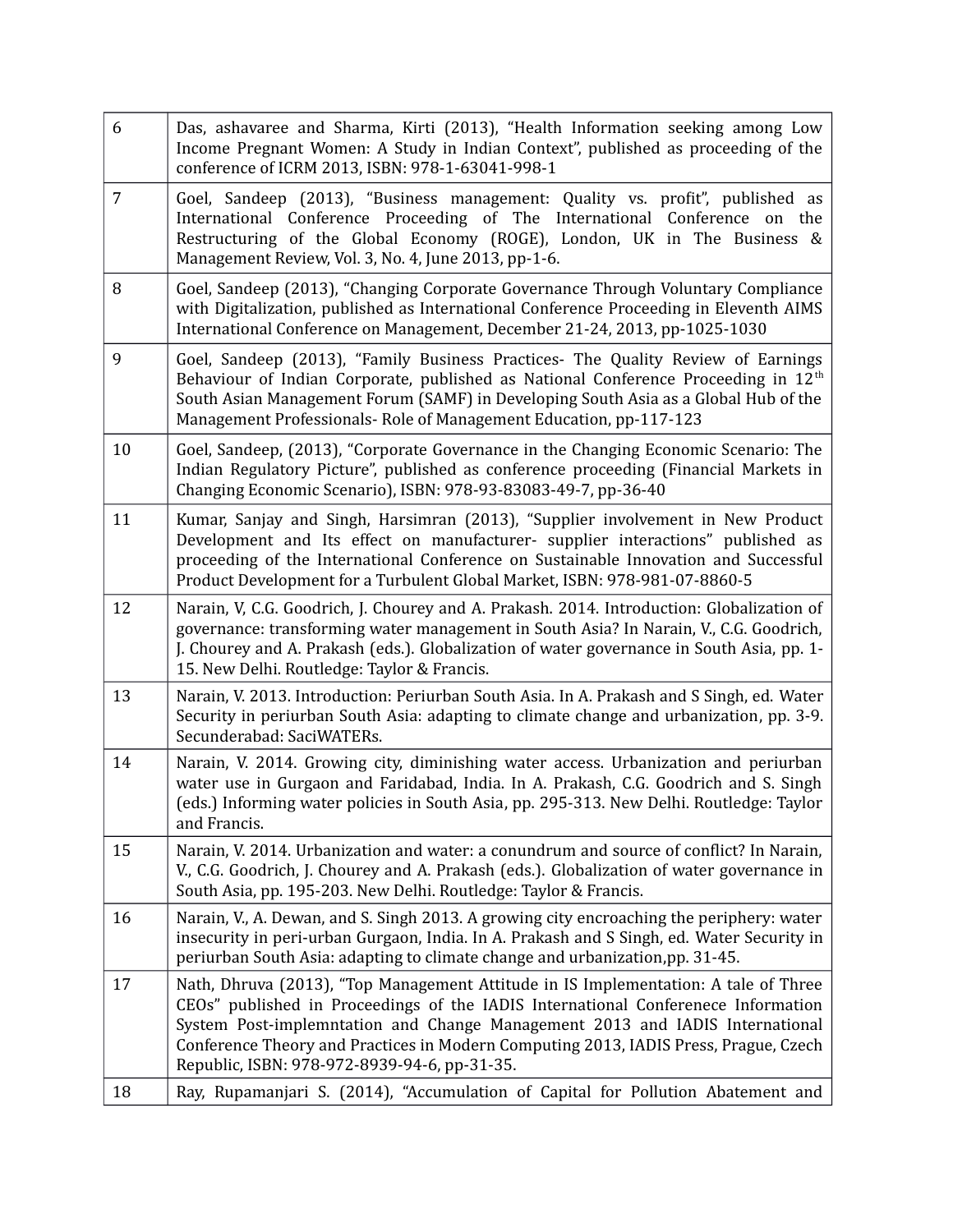|    | Immiserizing Growth- A Theoretical Result for Developing Economies. In Ambar Nath<br>Ghosh and Asim K Karmakar ed. Analytical Issues in Trade, Development and Finance,<br>published by Springer, pp-19-36                                                                                                                        |
|----|-----------------------------------------------------------------------------------------------------------------------------------------------------------------------------------------------------------------------------------------------------------------------------------------------------------------------------------|
| 19 | Sahi, Shalini K. and Kalra, Satish K. (2013), "Measuring Financial Risk taking using a dual<br>preference approach for determination of Financial Satisfaction" published as<br>proceedings of the $3rd$ Biennial Conference of the Indian Academy of Management 2013,<br>ISBN: 978-81-920800-2-4.                                |
| 20 | Saini, Debi S. (2013), "Sustainable Development through Community Participation: The<br>Role of Self-Help Groups in India" In Nicolaou-Smokoviti, L. Suenker, H., Rozanova, J., and<br>Pekka-Economou, V. (eds.), Labour, Education & Society: Citizenship and Social<br>Development, Frankfurt am Main: Peter Lang, pp. 399-412. |
| 21 | Saini, Debi S. and Budhwar, Pawan (2014), "Managing the Human Resource in India:<br>Perspectives & Challenges," In Pawan S. Budhwar and Arup Verma (Eds.) Human<br>Resource Management in Asia-Pacific Countries. London: Routledge, pp. 126-149.                                                                                 |
| 22 | Srivastava, Ritu, "Employee actions that lead to Customer Satisfaction: Services Revisited<br>in India: Bloomsbury book on International Marketing Conference Proceeding by Fore<br><b>School of Management</b>                                                                                                                   |

### **Table 5: Book Review**

| <b>S. No.</b>  | <b>Book Reviews</b>                                                                                                                                                                                                                                                                                   |
|----------------|-------------------------------------------------------------------------------------------------------------------------------------------------------------------------------------------------------------------------------------------------------------------------------------------------------|
| $\mathbf{1}$   | Arora A. P. (2013), "Marketing Management" book review published in Vision: The<br>Journal of Business Perspective, Vol.17, No. 1, 2013.                                                                                                                                                              |
| $\overline{2}$ | Gupta, J. L. (2013), "Economics and Business Environment" book review published in<br>Vision-The Journal of Business Perspective, Vol.17, No. 1, 2013.                                                                                                                                                |
| 3              | Kumar, Avanish (2013), "General Management" book review published in Vision-The<br>Journal of Business Perspective, Vol.17, No. 1, 2013.                                                                                                                                                              |
| 4              | Narain, Vishal (2013), "New Forms of Urban Governance in India: Shifts, models,<br>networks and contestations", book review published in Vision: The Journal of Business<br>Perspective, Vol. 17, No. 2, 2013.                                                                                        |
| 5              | Saini, Debi S. (2013) review of a book, Designing Human Resource Systems: A Leader's<br>Guide by Jayant Mukherjee, (New Delhi, Sage Publishers, 2012,) has been published in<br>Vision-The Journal of Business Perspective, Vol. 17, No. 1, pp. 97-98.                                                |
| 6              | Saini, Debi S. (2013) review of a book, Managing Global Organizations: A Cultural<br>Perspective by Rabi S. Bhagat, Harrry C. Traindis, and Annette S. McDevitt (Cheltenham:<br>Edward Elgar, 2012) has been published in Vision-The Journal of Business Perspective,<br>Vol. 17, No. 3, pp. 259-260. |
| 7              | Saini, Debi S. (2013) review of a book, Organizational Schizophrenia—The Impact on<br>Customer Service Quality by Gopal K. Gureja (New Delhi, Sage Publishers, 2013,) has<br>been published in Vision—The Journal of Business Perspective, Vol. 17, No. 2, pp. 196-<br>197.                           |
| 8              | Sharma, Kirti (2013), "Ajit Rao and Subhash Chander- A Little book of big customer<br>satisfaction measurement" published in Vision: The Journal of Business Perspective, Vol<br>17, issue 2, 2013, pp-190-191.                                                                                       |
| 9              | Sharma, Kirti (2014), "Rajat K Baisya, Branding in a Competitive Market Place, Sage                                                                                                                                                                                                                   |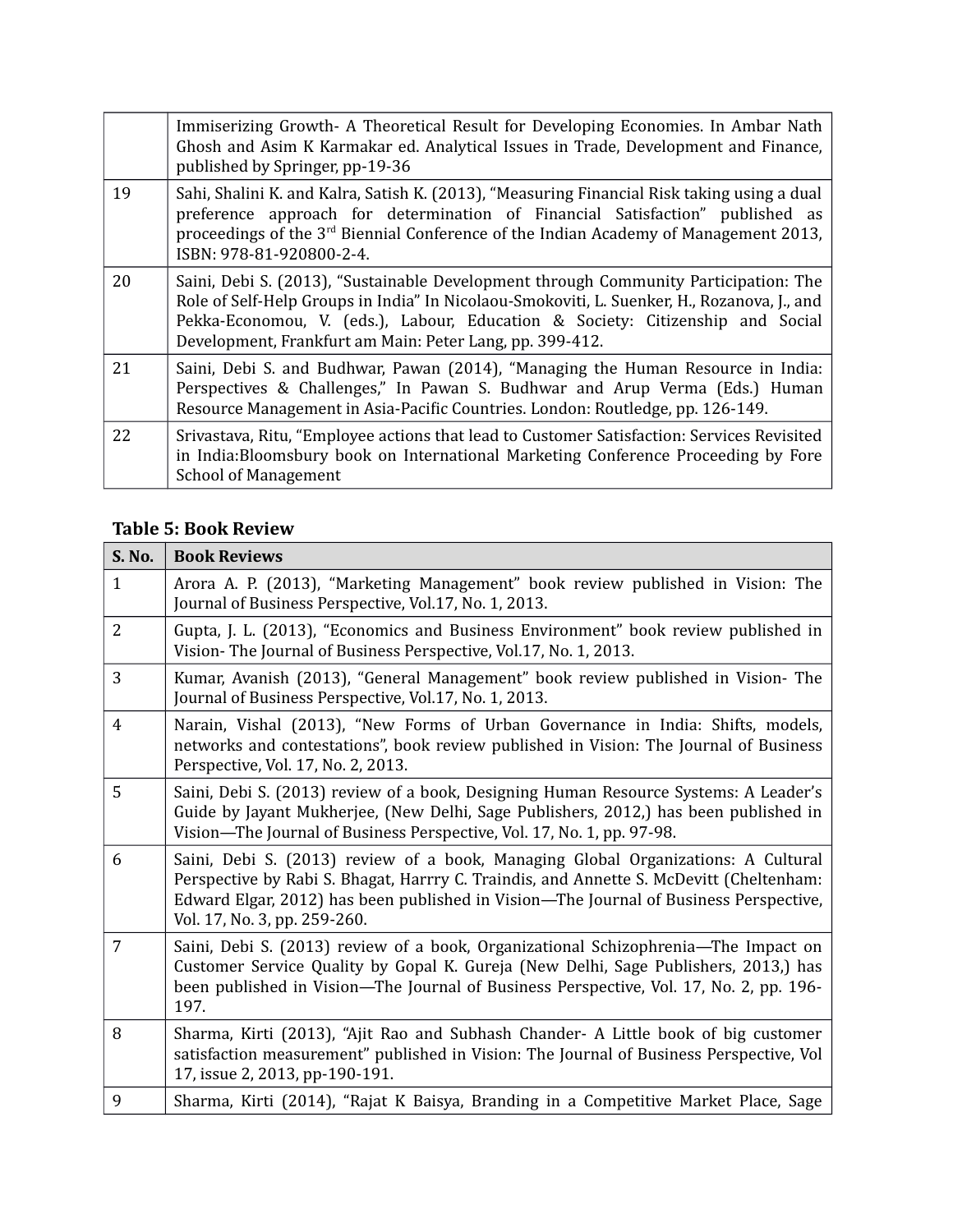|    | Publication 2013, published in Vision: The Journal of Business Perspective, Vol. 18, Issue<br>1, 2014, pp-70                                                                        |
|----|-------------------------------------------------------------------------------------------------------------------------------------------------------------------------------------|
| 10 | Sharma, Veeresh (2013), "Entrepreneurship a Global Perspective", a book review<br>published in Vision: The Journal of Business Perspective, Vol. 17, No.3, 2013.                    |
| 11 | Srivastava, Ritu, "Management Essentials; A Recipe for Business Success; Sage<br>Publications Arindam Banerjee to be published in SAGE VISION, MDI Journal coming in<br>March 2014. |

#### **Table 6: Faculty attended and presented Papers in International Conference**

| S. No.         | <b>International Conference Attended</b>                                                                                                                                                                                                                                                                       |
|----------------|----------------------------------------------------------------------------------------------------------------------------------------------------------------------------------------------------------------------------------------------------------------------------------------------------------------|
| $\mathbf{1}$   | Aggarwal, Shikha and Gupta, Narain (2014) presented paper "Optimization in World<br>Steel Industry: Challenges and Directions" at $1st$ Global Conference on Managing in<br>Recovering Markets (GCMRM-2014), MDI Gurgaon, India, March 5-7 2014                                                                |
| $\overline{2}$ | Amit Gupta (2014) attended 1 <sup>st</sup> Global Conference on Managing in Recovering Markets<br>(GCMRM-2014), MDI Gurgaon, India, March 5-7 2014                                                                                                                                                             |
| 3              | Bajaj, Gita; Pillai, Anandan; and Gupta, Rajen K. (2014) presented paper "Managing Crisis<br>Communication in the Digital Era" at $1st$ Global Conference on Managing in Recovering<br>Markets (GCMRM-2014), MDI Gurgaon, India, March 5-7 2014                                                                |
| $\overline{4}$ | Bajaj, Gita; Pillai, Anandan; and Gupta, Rajen K. (2014) presented paper "Managing Crisis<br>Communication in the Digital Era" at $1st$ Global Conference on Managing in Recovering<br>Markets (GCMRM-2014), MDI Gurgaon, India, March 5-7 2014                                                                |
| 5              | Banerjee, Subhojit; Sharma, Anuj K. and Srivastava, Ritu (2014) presented paper "Co-<br>creation as a Strategy for Marketing the "Big Idea" in New Technology Development" at<br>1 <sup>st</sup> Global Conference on Managing in Recovering Markets (GCMRM-2014), MDI Gurgaon,<br>India, March 5-7 2014       |
| 6              | Bharadwaj, Sangeeta Shah (2013), "Achieving Organizational Flexibility through Cloud<br>Computing Adoption" attended 3 <sup>rd</sup> Indian Academy of Management Conference, IIM<br>Ahmedabad, India, December 12-14, 2013                                                                                    |
| $\overline{7}$ | Bharadwaj, Sangeeta Shah, Chauhan, Sumedha and Raman, Aparna (2014) presented<br>paper "Achieving Business Agility through Service Oriented Architecture in Recovering<br>Markets" at 1 <sup>st</sup> Global Conference on Managing in Recovering Markets (GCMRM- 2014),<br>MDI Gurgaon, India, March 5-7 2014 |
| 8              | Bhatnagar, Jyotsna (2013), "Millennial's Entrepreneurial Orientation- A Cross Country<br>Qualitative Analysis of Entrepreneurs working for Climate Change Mitigation in<br>Emerging Markets" attended 3 <sup>rd</sup> Indian Academy of Management Conference, IIM<br>Ahmedabad, India, December 12-14, 2013   |
| 9              | Bhatnagar, Jyotsna (2013), "The mediating role of psychological capital in the<br>relationship between work-to-family enrichment, family-to-work enrichment and<br>innovative work behavior", attended 3 <sup>rd</sup> Indian Academy of Management Conference, IIM<br>Ahmedabad, India, December 12-14, 2013  |
| 10             | Bhatnagar, Jyotsna (2014), "Green Work Life Balance" attended 1 <sup>st</sup> Global Conference on<br>Managing in Recovering Markets (GCMRM-2014), MDI Gurgaon, India, March 5-7 2014                                                                                                                          |
| 11             | Bhatnagar, Jyotsna (2014), "Innovative Work Behaviour: The role of ndianational                                                                                                                                                                                                                                |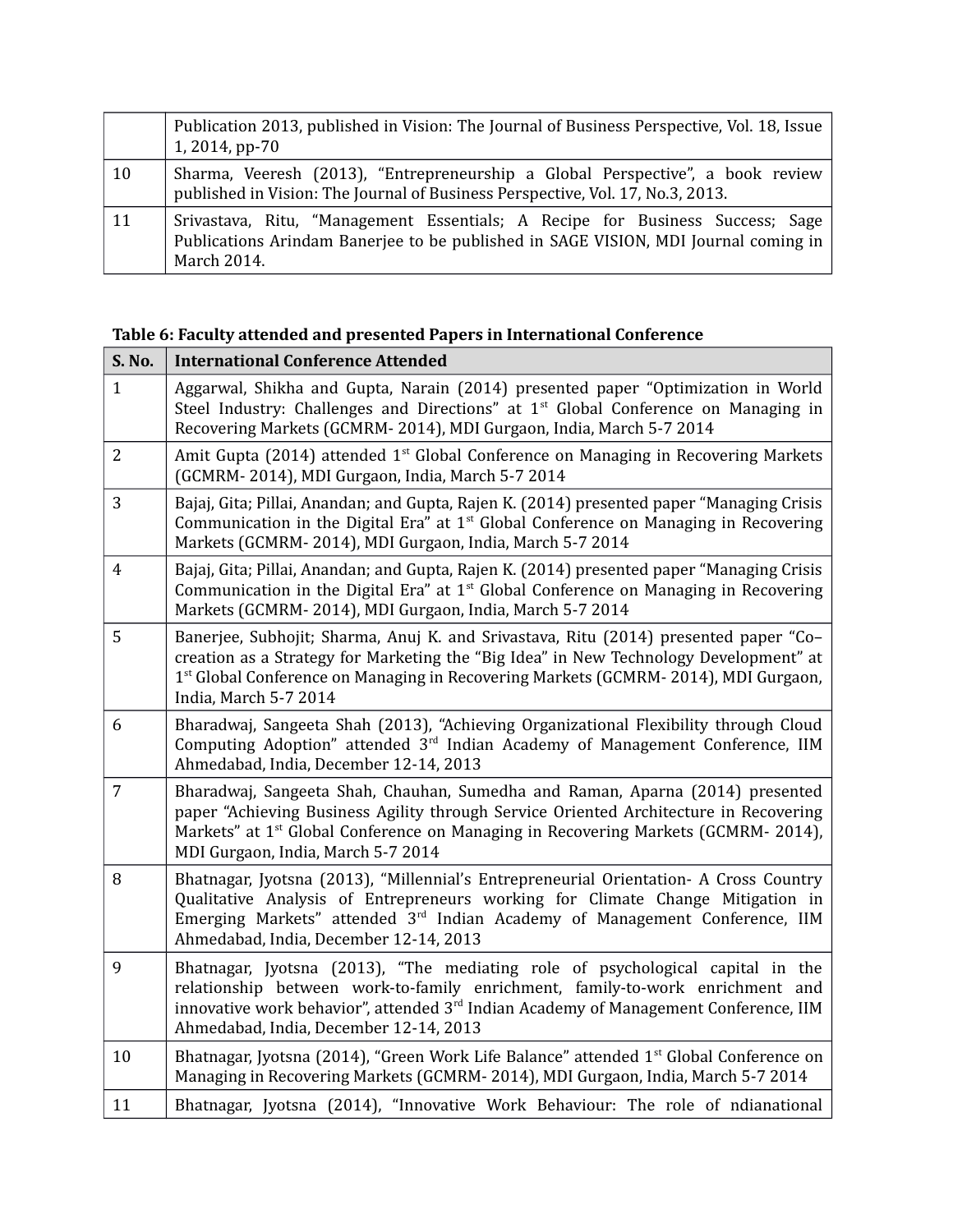|    | citizenship behavior, transformational leadership and psychological empowerment<br>among knowledge workers in India", attended 1 <sup>st</sup> Global Conference on Managing in<br>Recovering Markets (GCMRM-2014), MDI Gurgaon, India, March 5-7 2014                                    |
|----|-------------------------------------------------------------------------------------------------------------------------------------------------------------------------------------------------------------------------------------------------------------------------------------------|
| 12 | Bhatnagar, Jyotsna (2014), "Millenial Talent: Person Job Fit Criterion & Job Application<br>Heuristics- A Literature Review" attended 1 <sup>st</sup> Global Conference on Managing in<br>Recovering Markets (GCMRM-2014), MDI Gurgaon, India, March 5-7 2014                             |
| 13 | Bittoo, Jitendar. Khatri and Srivastava, Manoj K. (2014) presented paper "Sustainable<br>Supplier Selection" at 1 <sup>st</sup> Global Conference on Managing in Recovering Markets<br>(GCMRM-2014), MDI Gurgaon, India, March 5-7 2014                                                   |
| 14 | Goel, Sandeep (2013), "Business Management: Quality vs. Profits", attended International<br>Conference of Restructuring of the Global Economy (ROGE), London, UK, June 24-25,<br>2013                                                                                                     |
| 15 | Goel, Sandeep (2013), "Changing Corporate Governance through Voluntary Compliance<br>with Digitalization" attended 11 <sup>th</sup> AIMS International Conference, IMT Ghaziabad, India,<br>December 21-24, 2013                                                                          |
| 16 | Goel, Sandeep (2014) presented paper "Demutualisation of Stock Exchanges in India:<br>The Corporate Governance Chapter" at 1 <sup>st</sup> Global Conference on Managing in Recovering<br>Markets (GCMRM-2014), MDI Gurgaon, India, March 5-7 2014                                        |
| 17 | Goyal D. P. (2014) presented paper "Waning the Challenges in Implementation of Supply<br>Chain Management Information System – A Study of Indian Automobile Industry" at $1st$<br>Global Conference on Managing in Recovering Markets (GCMRM-2014), MDI Gurgaon,<br>India, March 5-7 2014 |
| 18 | Gupta, Rajen K (2013), "Spiritual Climate of Business Organization and Its Impact on<br>Learning in Teams", attended 3 <sup>rd</sup> Indian Academy of Management Conference, IIM<br>Ahmedabad, India, December 12-14, 2013                                                               |
| 19 | Jena, Sangram Keshari and Dash, Ashutosh (2014) presented paper "Sequential<br>Information Arrival Hypothesis - Further Evidence from Indian Market" at 1 <sup>st</sup> Global<br>Conference on Managing in Recovering Markets (GCMRM- 2014), MDI Gurgaon, India,<br>March 5-7 2014       |
| 20 | Kanwal N. Kapil (2014) attended 1 <sup>st</sup> Global Conference on Managing in Recovering<br>Markets (GCMRM-2014), MDI Gurgaon, India, March 5-7 2014                                                                                                                                   |
| 21 | Kapil, Kanwal and Kapoor, Avinash (2014) Capturing The Brand Essence and<br>Communication Commonalties of A Western Brand in an Eastern Country" at 1 <sup>st</sup> Global<br>Conference on Managing in Recovering Markets (GCMRM- 2014), MDI Gurgaon, India,<br>March 5-7 2014           |
| 22 | Kaushik, Anjali (2014), "The New Data Driven Enterprise Architecture for e-Healthcare:<br>Lessons from the Indian Public Sector", attended International Symposium on<br>Information Systems (ISIS 2014) at Manvar, Rajasthan (org. ISB Hyderabad), January 2-4,<br>2014                  |
| 23 | Kumar, Avanish (2013), "Revisiting the Left Movement in South Asia- Examining<br>Sustainable Political, Economic and Social Development in the Region" attended SDPI's<br>16 <sup>th</sup> Sustainable Development Conference, Islamabad, Pakistan, December 10-12, 2013                  |
| 24 | Meeta, Dasgupta, (2014). Do Middle Level Managers Have a Role in Strategy Formulation<br>and Implementation ? Insights into an Indian Public and Private Sector Organization."                                                                                                            |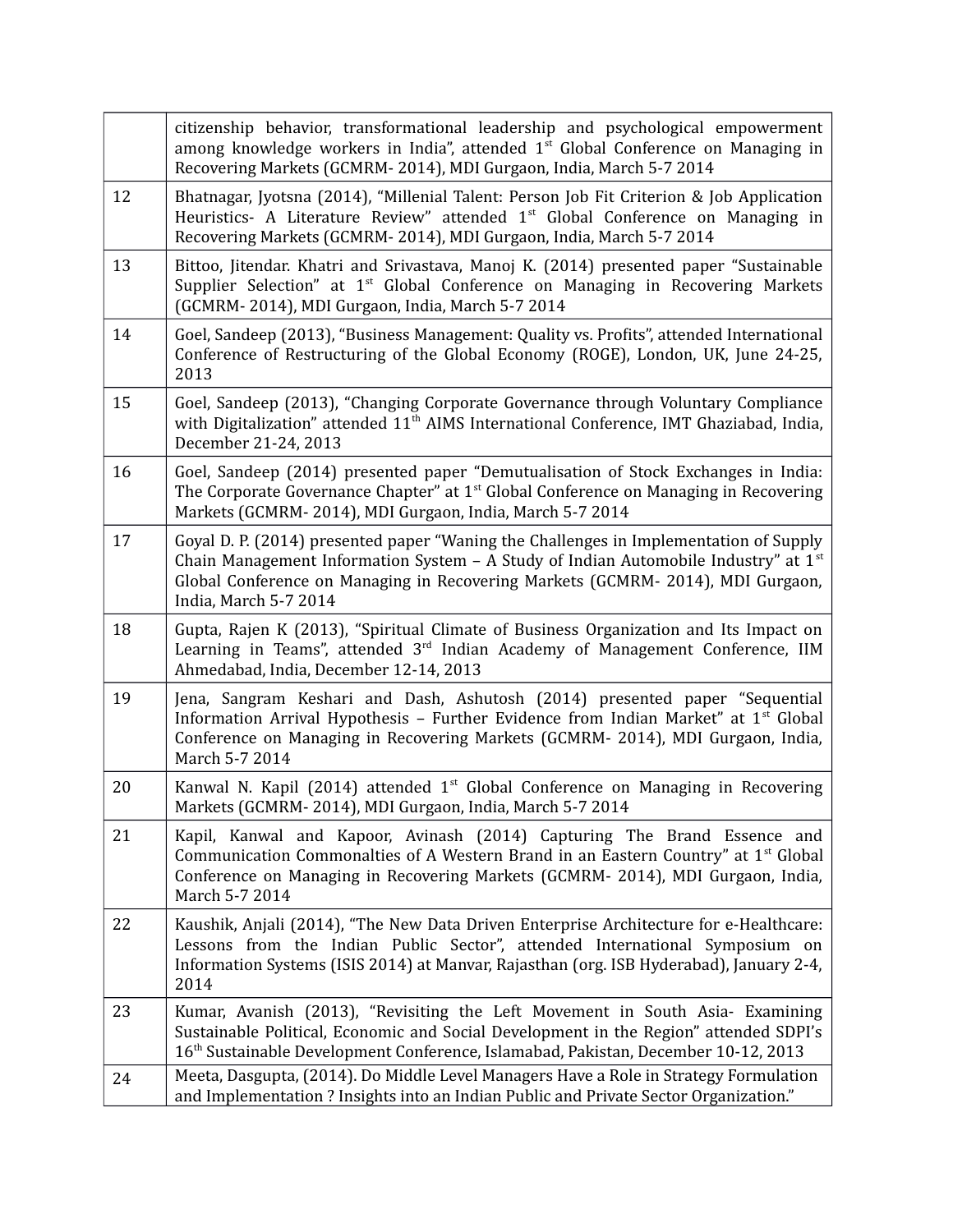|    | attended 1st Global Conference on Managing in Recovering Markets (GCMRM-2014),<br>MDI Gurgaon, India, March 5-7 2014                                                                                                                                                               |
|----|------------------------------------------------------------------------------------------------------------------------------------------------------------------------------------------------------------------------------------------------------------------------------------|
| 25 | Misra, Anil (2013), "Performance Balanced Mutual Funds in India: Effect of Asset<br>Allocation, Market Timing and Security Selection" attended World Finance Conference-<br>2013 (Cyprus), July 1-3, 2013                                                                          |
| 26 | Mukherjee, Jaydeep (2013), "Empirical Analysis of Transfer of Brand Loyalti in Brand<br>Extensions" attended International Conference on Research in Marketing, at IIT Delhi,<br>December 22-23, 2013                                                                              |
| 27 | Mukherjee, Jaydeep (2014) presented paper "Considerations in Medical Software<br>Purchase: Evidence from Dentistry in India" at 1 <sup>st</sup> Global Conference on Managing in<br>Recovering Markets (GCMRM-2014), MDI Gurgaon, India, March 5-7 2014                            |
| 28 | Narain, Vishal (2014), participate and contribute to deliberations on CoCooN Research<br>Programme at Knowledge research and Innovation Programme, COCOON, The Hague,<br>The Netherlands, January 14-15, 2014                                                                      |
| 29 | Narain, Vishal (2013), "Shifting grounds: Institutional transformation, enhancing<br>knowledge and Capacity to manage groundwater security in the periurban gangetic delta<br>system" at Bangladesh University of Engineering and Technology, Dhaka, Bangladesh,<br>July 2-4, 2013 |
| 30 | Nath, Dhruva (2013), "Top Management Attitude in IS Implementation: A Tale of Three<br>CEOs", attended ISPCM (IADIS International Conference Information Systems Post-<br>Implementation and Change Management, Prague, Czech Republic, July 22-24, 2013                           |
| 31 | Ollapally, Anita and Gupta Rajen K. (2014) presented paper "Differences in Managerial<br>Values and its Meaning for Organizations" at $1st$ Global Conference on Managing in<br>Recovering Markets (GCMRM-2014), MDI Gurgaon, India, March 5-7 2014                                |
| 32 | Prasad, Rohit (2013), "Moving from Command and Control to Flexible Use and to a<br>Commons"<br>attended<br>24 <sup>th</sup><br>Regional<br>Spectrum<br>Conference<br>of<br>International<br>Telecommunication Society, Florence, Italy, October 20-23, 2013                        |
| 33 | Kumar, Sanjay (2013), "Supplier involvement in New Product Development and it's effect<br>on manufacturer- supplier interactions", attended ICSISPD 2013 at IIT Chennai, October<br>16-18, 2013                                                                                    |
| 34 | Rai, Shailendra Kumar (2013), "Case on "IFCI: Turning Around the Ailing State Financial<br>Institution" attended Annual Meeting of the North American Case Research Association<br>(NACRA) 2013, Victoria, British Columbia, Canada, October 17-19, 2013                           |
| 35 | Rai, Shailendra Kumar (2013), "Impact of Dividend Announcement on Stock Market<br>Efficiency: An Empirical Study of Indian Stock Markets", attended 7 <sup>th</sup> ISDSI & 5 <sup>th</sup> OSCM<br>International Conference at IMI New Delhi Dec 28-30, 2013                      |
| 36 | Rai, Sumita (2013), "Organisational Justice and Employee Mental Health Moderating role<br>of Organisational Identification" attended 30 <sup>th</sup> EAMSA Annual Conference 2013,<br>Duisburg, Germany, November 27-30, 2013                                                     |
| 37 | Sahi, Shalini Kalra (2013) "Measuring Financial Risk taking using a dual preference<br>approach for determination of Financial Satisfaction", attended 3 <sup>rd</sup> Indian Academy of<br>Management Conference, IIM Ahmedabad, India, December 12-14, 2013                      |
| 38 | Saini, Debi S (2013), From Legalism to Strategic HRM? Shifting paradigm in grievances                                                                                                                                                                                              |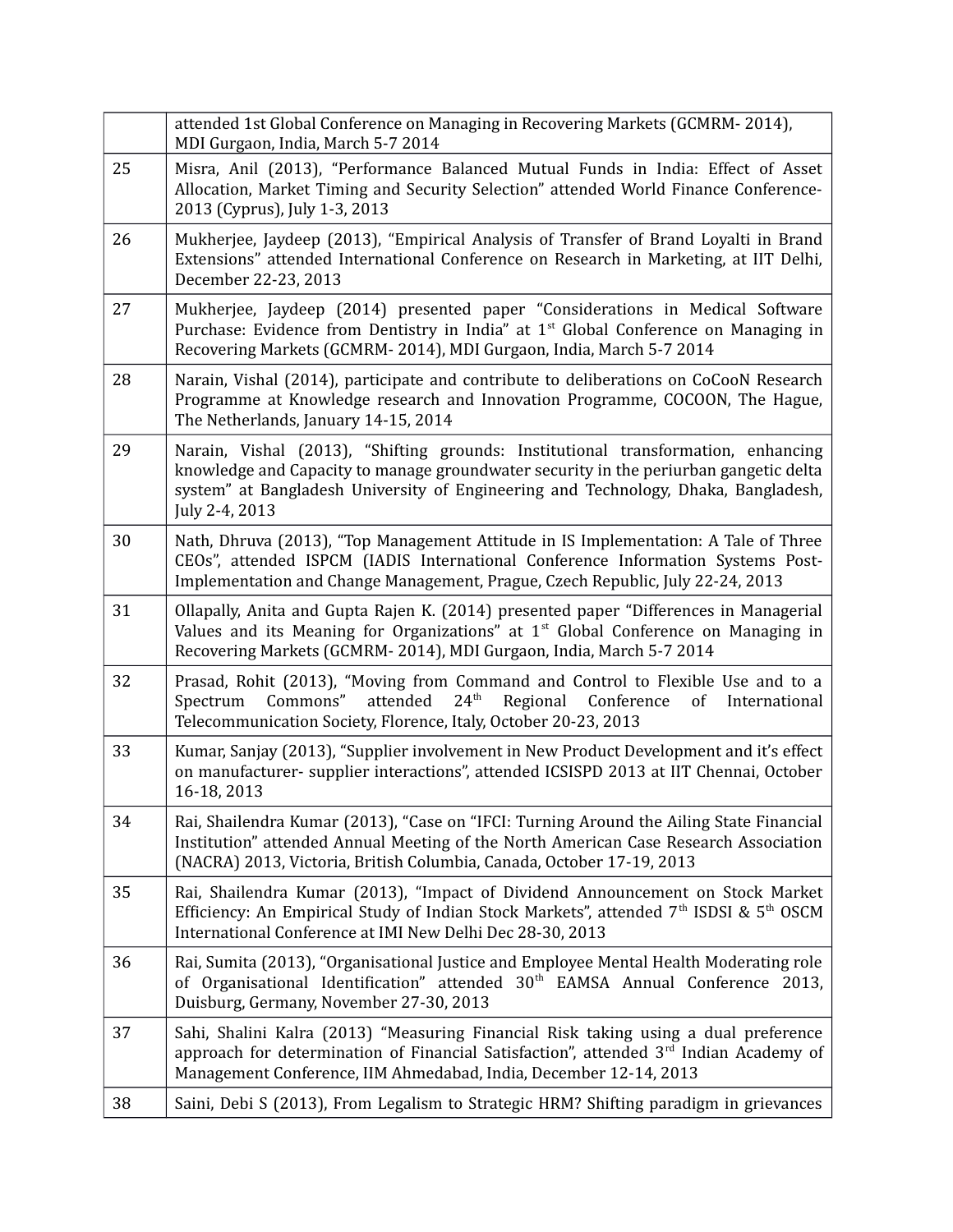|    | Management in India presented at $8th$ Asian Regional Congress of the International<br>Labour & Employment Relations Associations (ILERA-2013) Melbourne, Australia, April<br>9-12, 2013                                                                                     |
|----|------------------------------------------------------------------------------------------------------------------------------------------------------------------------------------------------------------------------------------------------------------------------------|
| 39 | Sharma, Kirti (2013), "Health Information Seeking among low income pregnant women:<br>A Study in ndian Context" attended International Conference on Research in Marketing,<br>at IIT Delhi, December 22-23, 2013                                                            |
| 40 | Sharma, Kirti; Mukherjee, Jaydeep and Gupta, Mukul P. (2014) presented paper<br>"Customer voices incorporated in a marketing class: A review" at 1 <sup>st</sup> Global Conference<br>on Managing in Recovering Markets (GCMRM- 2014), MDI Gurgaon, India, March 5-7<br>2014 |
| 41 | Sharma, Kirti; Mukherjee, Jaydeep and Gupta, Mukul P. (2014) presented paper<br>"Customer voices incorporated in a marketing class: A review" at 1 <sup>st</sup> Global Conference<br>on Managing in Recovering Markets (GCMRM- 2014), MDI Gurgaon, India, March 5-7<br>2014 |
| 42 | Sharma, Kirti; Mukherjee, Jaydeep and Gupta, Mukul P. (2014) presented paper<br>"Customer voices incorporated in a marketing class: A review" at 1 <sup>st</sup> Global Conference<br>on Managing in Recovering Markets (GCMRM- 2014), MDI Gurgaon, India, March 5-7<br>2014 |
| 43 | Singh, N. P. (2014) presented paper "Analysis of Footwear Customer - A case of Bata" at<br>1 <sup>st</sup> Global Conference on Managing in Recovering Markets (GCMRM-2014), MDI Gurgaon,<br>India, March 5-7 2014                                                           |
| 44 | Singh, N. P. (2014) presented paper "Verizon acquired Vodafone - Analysis of Market<br>Reaction" at 1 <sup>st</sup> Global Conference on Managing in Recovering Markets (GCMRM-2014),<br>MDI Gurgaon, India, March 5-7 2014                                                  |
| 45 | Singh, N. P. (2014), presented paper "Role and Utility of Accreditation in Management<br>Education" at 2 <sup>nd</sup> World Summit on Accreditation (NBA-WOSA- 2014), New Delhi, India,<br>March 8-10, 2014                                                                 |
| 46 | Singhal, Shelly and Ashra, Sunil (2014) presented paper "An Empirical Analysis of Price<br>discovery in Indian Commodity Markets" at 1 <sup>st</sup> Global Conference on Managing in<br>Recovering Markets (GCMRM-2014), MDI Gurgaon, India, March 5-7 2014                 |

## **Table 7: Faculty attended and presented Papers in National Conference**

| <b>S. No.</b> | <b>National Conference Attended</b>                                                                                                                                                                                                             |
|---------------|-------------------------------------------------------------------------------------------------------------------------------------------------------------------------------------------------------------------------------------------------|
|               | Bhusnurmath, N. R. (2014), "Conference on Capital Account Management and Macro-<br>Prudential Regulation for Financial Stability and Growth" attended iPD and CAFRAL<br>Conference, India Habitat Center, New Delhi, India, January 13-14, 2014 |
|               | Goel, Sandeep (2014), "Corporate Governance in the Changing Economic Scenario: The<br>Indian Regulatory Feature", attended SIMSR Finance Conference at KJ Somaiya Institute<br>of Management, Mumbai, India February 8-10, 2014                 |
| 3             | Iyer, S. Veena (2014), "Conference on Capital Account Management and Macro-Prudential<br>Regulation for Financial Stability and Growth" attended iPD and CAFRAL Conference,                                                                     |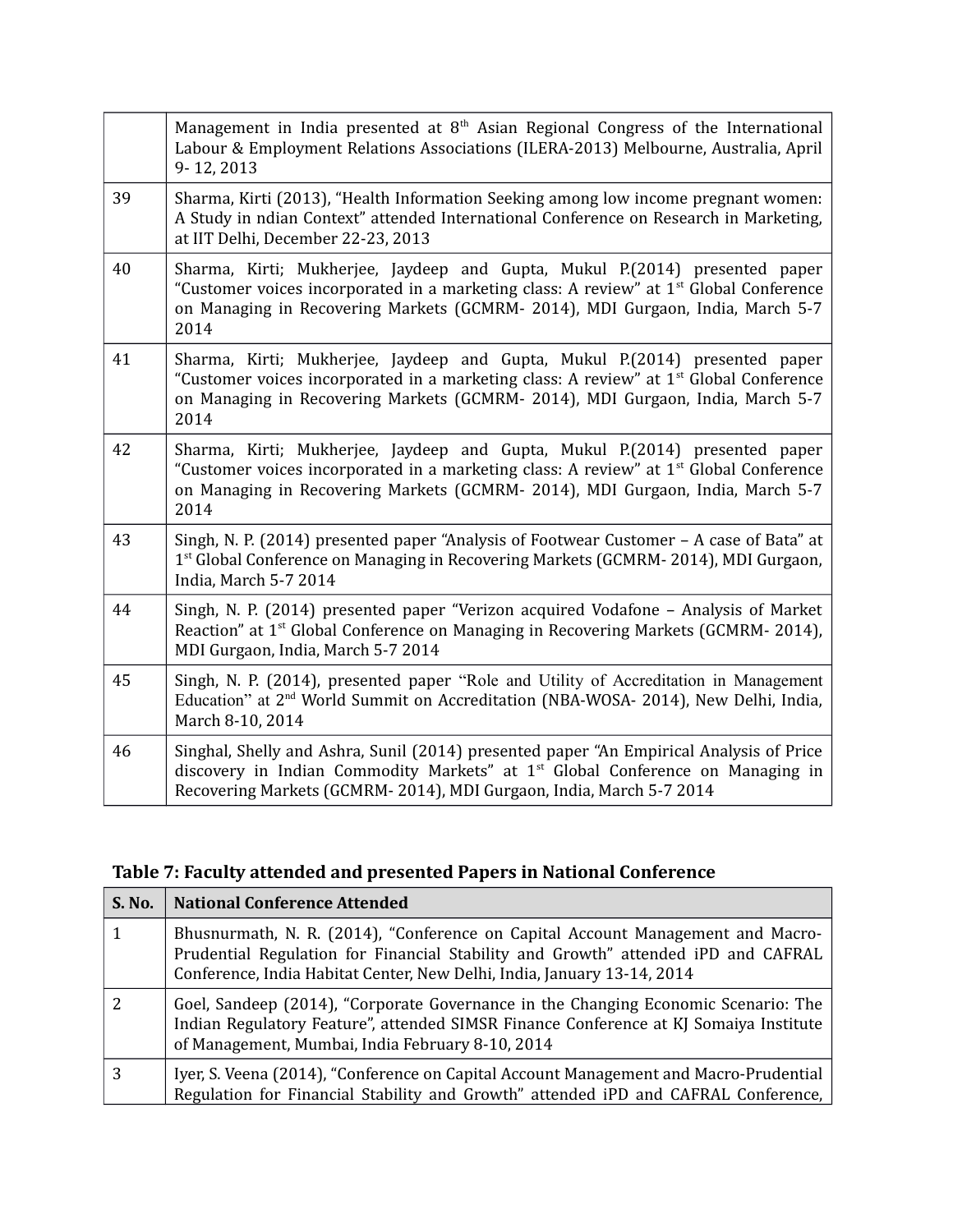|                | India Habitat Center, New Delhi, India, January 13-14, 2014                                                                                                                                                                                                                                     |
|----------------|-------------------------------------------------------------------------------------------------------------------------------------------------------------------------------------------------------------------------------------------------------------------------------------------------|
| 4              | Kumar, Sanjay (2013), "Exploring Improvement in Repair and Overhaul Process using<br>RFID Tracking system at HAL Lucknow", attended MVF Conference at IIT Guwahati, India,<br>October 12-13, 2013                                                                                               |
| 5              | Srivastava, Ritu (2013), "Employees Actions that lead to consumer satisfaction: Services<br>Revisited in India", attended FORE International Marketing Conference- FIMC 2013, Fore<br>School of Management, New Delhi, India, November 28-30, 2013                                              |
| 6              | Bhatnagar, J. (2015), "A Framework of Strategic HRM in Indian Organizations: A<br>Study of Managers", Published in NHRD Network Journal, April 2015                                                                                                                                             |
| $\overline{7}$ | Bhatnagar, Jyotsna (2015), "Impact of Enterprise Social Media on Organizational<br>Learning Capability - Role of the employees' social capital and informal learning<br>activities", 4th IAM Conference, IIM Lucknow                                                                            |
| 8              | Dasgupta, M. (2016), "Corporate Restructuring: An Exploratory Study", Conference<br>Emerging Themes in Strategy, February 25-26, 2016 at MDI                                                                                                                                                    |
| 9              | Narain, Vishal (2016), "Invitation for Participation", Periurban Agriculture<br>Ecosystems, IIC, New Delhi                                                                                                                                                                                      |
| 10             | Narain, Vishal (2016), "Land, Water and Power: The demise of common property<br>resources in periurban Gurgaon, India", INSEE 8th Conference                                                                                                                                                    |
| 11             | Prasad, Rohit (2015), "A Techno-Economic Study of Non-Exclusive Sharing of Radio<br>Spectrum for Mobile Services and Associated Policy Implications", Tenth Annual<br>International Conference on Public Policy & Management, IIM Bangalore                                                     |
| 12             | Prashar, Anupama, (2016), "TQM as Business Strategy: A Meta-Analysis review",<br>Conference Emerging Themes in Strategy, February 25-26, 2016 at MDI                                                                                                                                            |
| 13             | Saini, Debi S. (2015), "", AIMA's 13th National HR Summit                                                                                                                                                                                                                                       |
| 14             | Sharma, Radha R. (2015), "Invited as a Senior Scholar and Mentor for the Junior<br>Faculty Consortium", NHRDN Conference - Managing in the Indian Institutional<br>Context - IIM Lucknow - Noida Campus                                                                                         |
| 15             | Tapasvi, S.K. (2015), "Adopting CSR Practices in the Core Business", Global Summit<br>on Corporate Socio Responsibility (GSCSR), 2015, New Delhi                                                                                                                                                |
| 16             | Vyas, V., Roy, A., Jain, P., (2015), Relation between Financial Behaviour and<br>Investment willingness in Financial Markets, Paper presented at the International<br>Conference on Research and Business Sustainability, 396-401. [Excel Publishers]                                           |
| 17             | Singh, R.K., Kumar, P. Chaudhary, N., Saxena, N., and Singh, S. (2015), "Analysis of<br>Factors Affecting Lead Time in Apparel Manufacturing", XIX Annual Conference of<br>the Society of Operations Management (SOM), Indian Institute of Management<br>Calcutta (IIM C), December $11 - 13$ . |
| 18             | Singh, R.K and Kumar, P. (2015), "Study On Operations and Supply Chain Issues In<br>An Indian Auto Sector Organization", 1stNational Case Study Conference (NCSC)<br>2015), 24-26th April, 2015, Shri Mata Vaishno Devi University, Katra.                                                      |
| 19             | Sharma, Radha R. (2016), "Role of emotional intelligence competencies in<br>transformational leadership and locus of control in Indian industry, National<br>Conference on Emotional Intelligence, Pune, February 5-6, 2016                                                                     |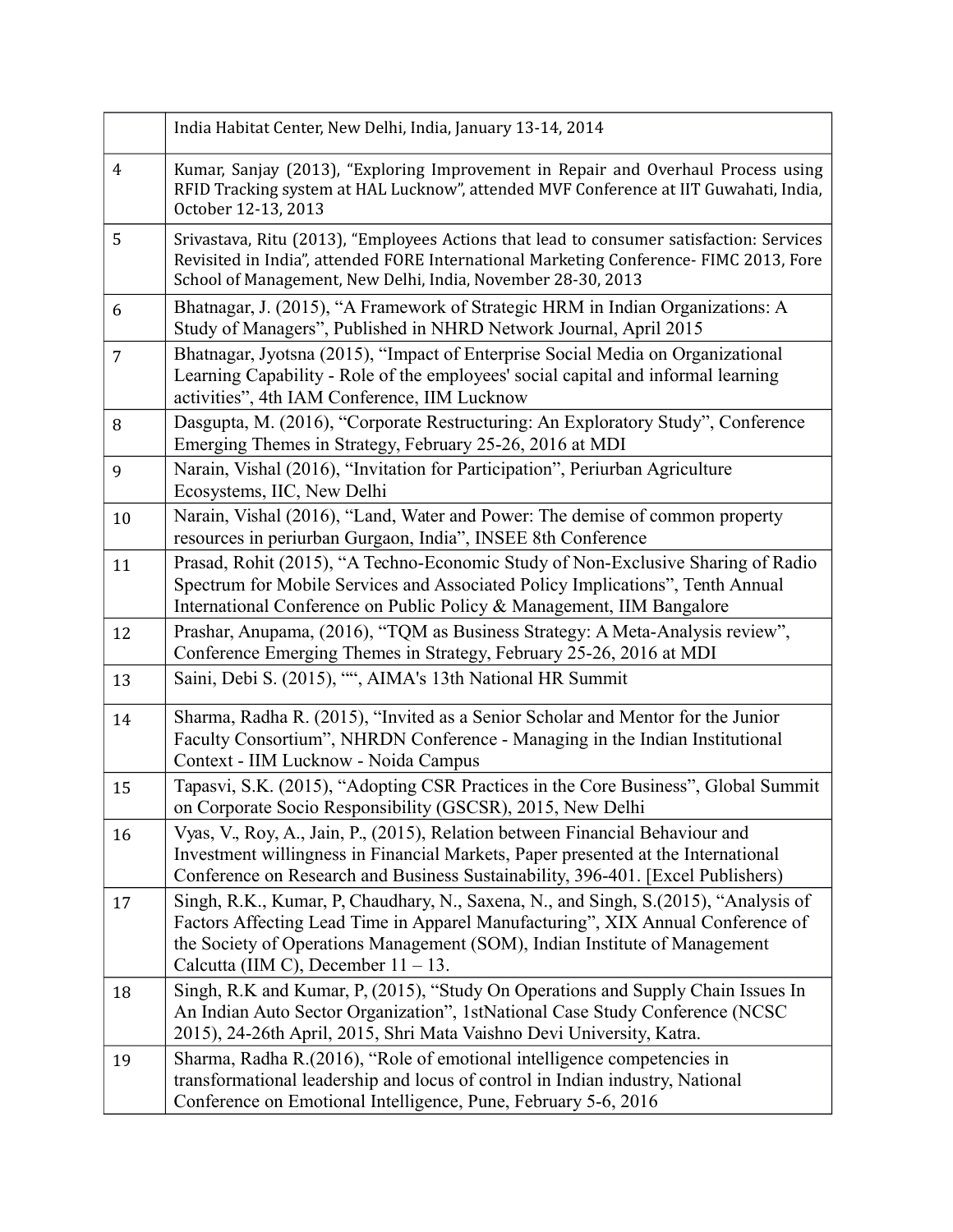**Table 8: Management and Business Cases Published** 

| S. No.         | <b>Publication Details</b>                                                                                                                                                                                                             |
|----------------|----------------------------------------------------------------------------------------------------------------------------------------------------------------------------------------------------------------------------------------|
| $\mathbf{1}$   | Bhatnagar, Jyotsna, Sharma, Neha.P, and Gupta, Nakul (2013), "The Indian Greenpreneur:<br>Management of Frenemy Talent and Coopetition" published by Ivey Publishing, Canada,<br>Product No. 9B13C028, Harvard Business School W13372. |
| 2              | Chauhan, Sumedha and Bharadwaj, Sangeeta S. (2013), "Vinsun Infra Engineering: ERP<br>on Premise or on Cloud", Published by Ivey Publishing, Canada, Product No. 9B13E018.                                                             |
| 3              | Dasgupta, Meeta (2013), "Dr. Kalyan Banerjee's Clinic : Making a Difference (A)",<br>published by The Case Centre, UK. Reference no. 313-155-1 and Reference no. 313-155-8                                                             |
| $\overline{4}$ | Dasgupta, Meeta (2013), "Dr. Kalyan Banerjee's Clinic : Making a Difference (B)",<br>published by the Case Centre, UK, Reference no. 313-156-1 and Reference no. 313-155-8                                                             |
| 5              | Dhall, P., Mukherjee, J., Guin, K.K. (2013), "Ocean World Water Park- Destination<br>Marketing Challenge", in Emerald Emerging Markets Case Studies, Vol. 3, No 3, pp. 1-9,<br>ISSN 2045-0621                                          |
| 6              | Dhall, P.; Mukherjee, J. and Guin, K. K. (2013), "Ocean World Water Park- Destination<br>Marketing Challenge", published in Emerald Emerging Markets Case Studies, Vol. 3, No. 3,<br>pp-1-9, ISSN: 2045-0621                           |
| $\overline{7}$ | Goel, Sangeeta and Bajaj, Gita (2013), " The Messy Picture" published in Emerald<br>Emerging Markets Case Studies, Vol.3, No. 8, 2013, pp-1-15, ISSN: 2045-0621                                                                        |
| 8              | Goyal, Sandeep, Kapoor, Amit and Jaiswal, M. P. (2013), "Red Bus: The next Step for<br>Growth", published by Ivey Publishing, Canada, Product no. 9B13M048.                                                                            |
| 9              | Gupta, Nakul, Bhatnagar, Arjun and Bhatnagar, Jyotsna (2013), "Cyberpreneur's Wake-Up<br>Call: Cyber Security and Millennial Talent Crises", published by Ivey Publishing, Canada,<br>Product Number - 9B13E029.                       |
| 10             | Khatri, Jitendar Bitto and Dash, Ashutosh (2014), "Namo Alloys Pvt. Ltd.- A Drive to<br>Sustainable Investment Decision", published by Ivey Publishing, Canada, Product No.<br>9B13D022, Version 28-02-2014                            |
| 11             | Mishra, Ashok K. and Bharadwaj, Sangeeta S. (2013), "Work from Home: Curse or Boon",<br>published by Ivey Publishing, Canada, Product No. 9B13C008.                                                                                    |
| 12             | Mukherjee J. (2013), "Performance Management in KRC", Vision, Vol. 17, No. 1, pp. 63-71,<br>ISSN 0972 - 2629.                                                                                                                          |
| 13             | Mukherjee J., Seth R. (2013), "HCL Beanstalk: All-in-One Desktop Re-Launch", Ivey<br>Publishing, Product Number 9B13A012, Pages-15.                                                                                                    |
| 14             | Mukherjee, J. (2014), "Durapro: Challenge of driving sales through distribution channel"<br>published in Vision: the Journal of Business Perspective, Vol 18, Issue 1, pp55-60                                                         |
| 15             | Nandita and Biswal, P.C. (2013), "Crisis in Cyprus: Was it Different this Time", published<br>by Ivey Publishing, Canada, Product No. 9B13N016.                                                                                        |
| 16             | Rai, Shailendra K.; Gupta, c. P. and Ravi, S. (2013), "IFCI: The Fall and the Need for<br>Revival", published by Ivey Publishing, Canada, No. W13538                                                                                   |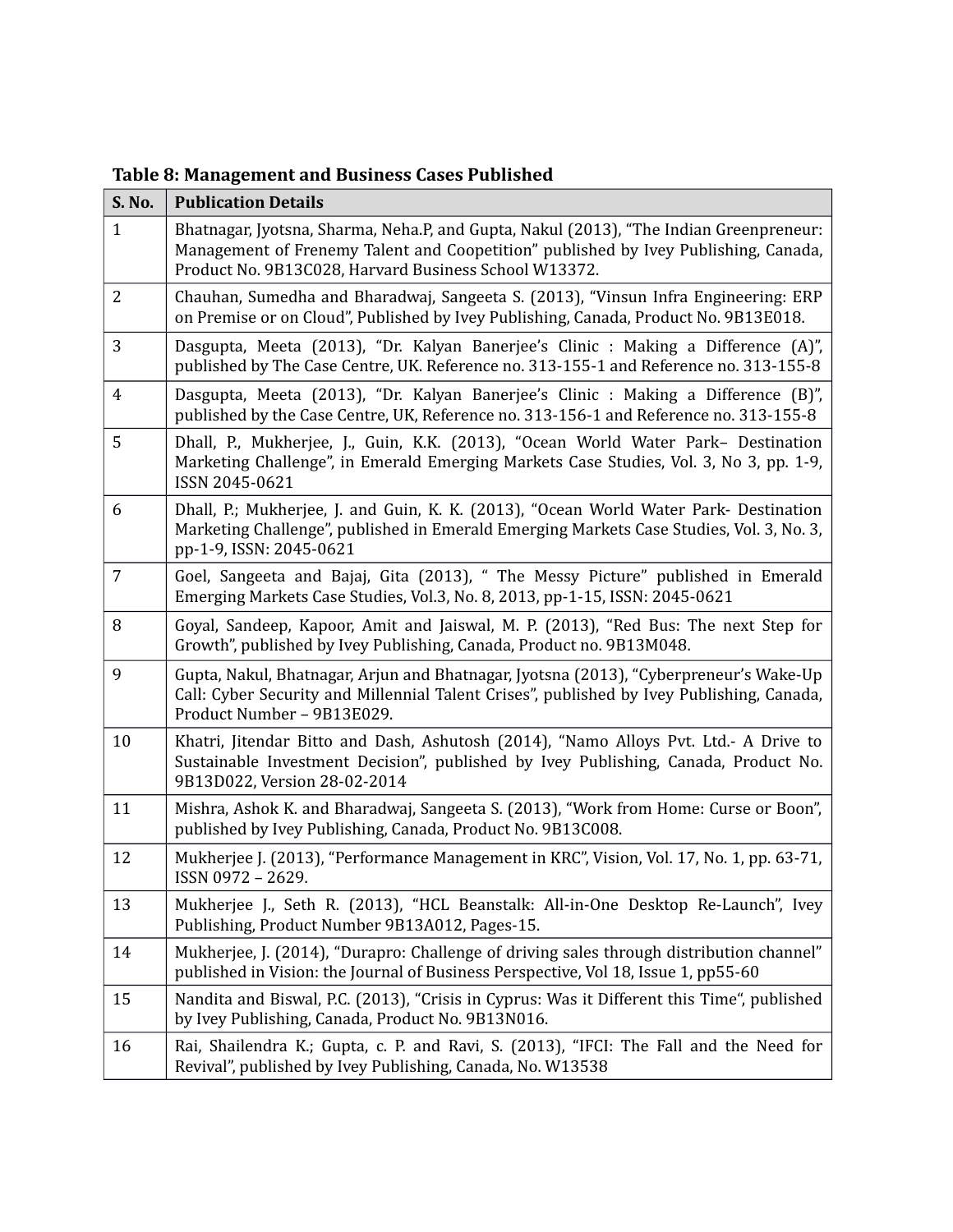| 17 | Raman, Aparna and Bharadwaj, Sangeeta S. (2014), "Sapient Consulting: Enriching<br>Experience Using Hybrid Agile Approach", published by Ivey Publishing, Canada, Product<br>No. 9B13E028                                 |
|----|---------------------------------------------------------------------------------------------------------------------------------------------------------------------------------------------------------------------------|
| 18 | Sharma, Kirti (2013), "Social Sector Engagement: Sustainable Marketing Strategy",<br>published by Case Center, UK, Product No. 514-011-1 (TN: 514-011-8)                                                                  |
| 19 | Sharma, Neha P. and Sharma, Tanuja (2013), "Grassroots Female Entrepreneurs: Rural<br>and Urban Small Business Groups in India", published by Ivey Publishing, Canada,<br>Product No. 9B13M054.                           |
| 20 | Shukla, Hitesh, J. and Dash, Ashutosh (2013), "Service Force: Scaling Up Financing",<br>published by Ivey Publishing, Canada, Product No. 9B13N019, version: 02-10-2013                                                   |
| 21 | Srivastava, Ritu, (2013) "The Fun of Case writing (A)" published by The Case Center, UK,<br>Reference No. 313-221-1 (TN: 313-221-8)                                                                                       |
| 22 | Srivastava, Ritu, (2013) "The Fun of Case writing (B)" published by The Case Center, UK,<br>Reference No. 313-222-1 (TN: 313-222-8)                                                                                       |
| 23 | Srivastava, Vibhava, (2014), "Global Hospital Group, India: Eyeing Patients from Muslim<br>Countries" published by the Case Center, UK, No. 514-008-1                                                                     |
| 24 | Srivastava, Vibhava, (2014), "Sahara Q Shop: Automation of New Store Opening"<br>published in The Case Center (514-014-1) pages 9.                                                                                        |
| 25 | Warrier, Naresh. and Bajaj, Gita. (2013), "Bonazzi Indo Joint Venture: Culture Clash or<br>Pure Economics", published by Richard IVEY Case Publishing House, Product No.<br>9B13M105, Version: 11-12-2013.                |
| 26 | Yadav, Alok and Ashra, Sunil. (2014), "Harmonizing Demand Forecasting and Supply at<br>Mahindra & Mahindra Ltd." Richard Ivey Business Publishing Product Number -<br>9B13D019                                            |
| 27 | Aggarwal S. and Srivastava, M. (2016), "Ericsson: What went wrong?" Published in<br>ECCH/The Case Centre, Case Ref. No. 616-0016-1                                                                                        |
| 28 | Aggarwal S. and Srivastava, M. (2016), "Nokia's Supply Chain Strategy Under<br>Disruption: Rebust or Resilient?" Published in ECCH/The Case Centre, Case Ref. No.<br>616-0012-1                                           |
| 29 | Banerjee, A.K. and Pillania, R.K. (2016), "Fashion2go: Just Another Fashion E-<br>Tailer?" Published in Ivey Publishing, Ver. 2016-02-26                                                                                  |
| 30 | Bhatnagar J. and Jaiswal, S. (2015), "Maynard Leigh Associates: Consultantreneurs'<br>Dilemma of Purpose or Profit", Published in Ivey Publishing, 8B15C030, Ver. 2015-<br>08-28                                          |
| 31 | Bhatnagar J. and Jaiswal, S. (2016), "Amazon as an Employer", Published in Ivey<br>Publishing, 8B16C006, Ver. 2016-03-07                                                                                                  |
| 32 | Chakravarty, Ariya and Bhatnagar J. (2015), "A Panacea to Gendered Career<br>Constraints: Dilemmas of Sustainability and Building Talent Pipeline at the Bottom of<br>the Economic Pyramid", published in Case Center, UK |
| 33 | Chhabra S., Mukherjee J. (2015), "JMD Oils; Deciding on a Growth Strategy", Ivey<br>Publishing                                                                                                                            |
| 34 | Das, Ashutosh, (2016), "Shree Balaji Alumnicast: Going Green", Ivey Publishing, Ver.<br>2016-04-07                                                                                                                        |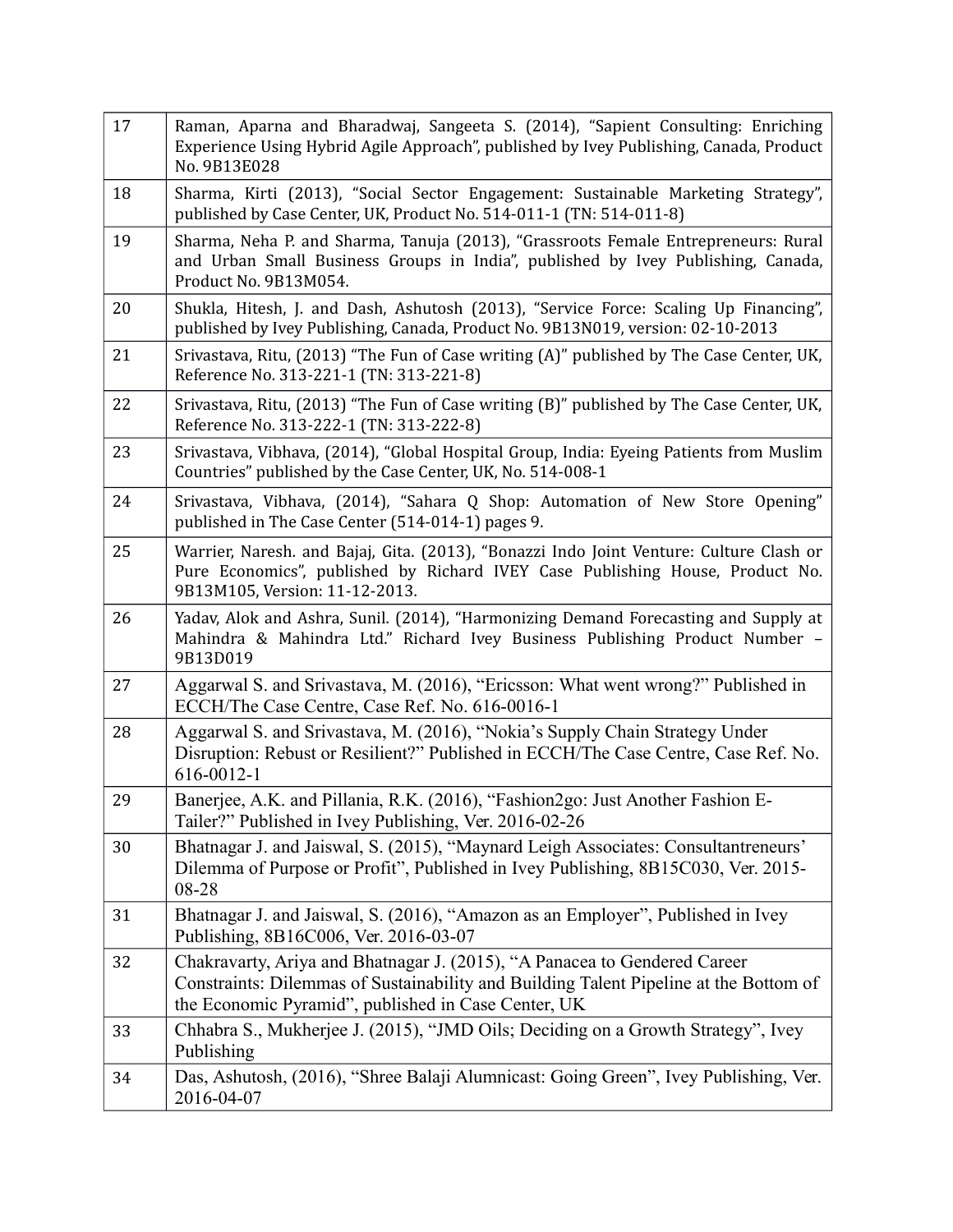| 35 | Dasgupta, M. (2015). Bikanervala: A Never-Ending Quest to Delight Customers, Ivey<br>Publishing                                                                                         |
|----|-----------------------------------------------------------------------------------------------------------------------------------------------------------------------------------------|
| 36 | Dasgupta, M. (2015). CPVet, Ivey Publishing                                                                                                                                             |
| 37 | Dasgupta, M. (2016), "Saksham: Creating Wealth for Clients", Published in Ivey<br>Publishing                                                                                            |
| 38 | Dhaka, H., Gupta, R.K. and Sharma, T. (2015), "Friends of Western Buddhist Order -<br>Windhorse: Evolution", Published in Ivey Publishing, Ver. 2015-05-07                              |
| 39 | Dr. Jain, N. (2015), "Geeta Mondol - A Journey from Social Service to Social<br>Entrepreneurship", Published in Case Centre, Ref. No. 815-076-1                                         |
| 40 | Goel, Sandeep (2015), Financial Leverage Practice of Indian Communications Ltd.<br>Case Centre, 2015                                                                                    |
| 41 | Goel, Sandeep (2015), Fixed Assets Management of L&T, EI-Khazindar Business<br>Research and Case Center, 2015                                                                           |
| 42 | Goel, Sandeep (2015), Governance at CCH: The NGO Flair, Case Centre, 2016                                                                                                               |
| 43 | Goel, Sandeep (2015), ZBB@Mandwin Motors, Case Centre, 2015                                                                                                                             |
| 44 | Gulyani, G. and Bhatnagar J. (2015), "Kvantum Inc.: Social Media Dilemma and<br>Talent Retention", Published in Ivey Publishing, 9B15C039, Ver. 2015-11-24                              |
| 45 | Iyer, Veena S. (2015), "Jaguar Land Rover PLC: Bond Valuation", Published in Ivey<br>Publishing, Ver. 2015-07-31                                                                        |
| 46 | Kapil, K. (2016), "Homebuy 360 – The Dilemma of where to go from here",<br>Published in Case Center, 516-0011-1, 16-Feb.-2016                                                           |
| 47 | Kapil, S. and Kapil, K. (2016), "M&M goes cherry-picking: A case of SsangYong<br>Acquisition", Published in Case Center, 115-034-1, 16-Feb.-2016                                        |
| 48 | Kulshrestha, C. (2016), "Lifestyle Retail Brand Streategy: A Case of Wills Life Style<br>in India", Publication in Case Centre, UK, 516-0013-8                                          |
| 49 | Kulshrestha, C., Kapoor, A. and Kapil, K. (2016), "Bharti Airtel – A case of Acquiring<br>Market Leadership Through Customer Centricity", Publication in Case Centre, UK,<br>516-0045-1 |
| 50 | Mukherjee J. (2015), "Solving the Supply Shortage at ICC India", Published in<br>Vision, vol. 19 (2) pp 161-170, ISSN 0972-2629                                                         |
| 51 | Mukherjee J., Mathur, G, Dhar, N. (2015), "Maruti Suzuki India: Defending Market<br>Leadership in the A-Segment", Ivey Publishing                                                       |
| 52 | Mukhopadhyay, S., Dasgupta, M. and Jaiswal, M. P. (2015), "OXIGEN: Nurturing the<br>Mobile Payment Ecosystem in India", Richard IVEY Pub, Ver. 2015-12-21                               |
| 53 | Mukhopadhyay, S., Dasgupta, M. and Jaiswal, M. P. (2015), "OXIGEN: Nurturing the<br>Mobile Payment Ecosystem in India", Richard IVEY Pub, Ver. 2015-12-21                               |
| 54 | Nayak, S. and Bhatnagar J. (2016), "Theranos: Exploring The value of early detection<br>of diseases", published in Case Center, UK                                                      |
| 55 | NSS Sharma and Sangeeta Shah Bharadwaj (2015), "A&S Software: Emerging<br>Business models, "Available at IVEY Case Publishing site and Harvard Case<br>Publishing.                      |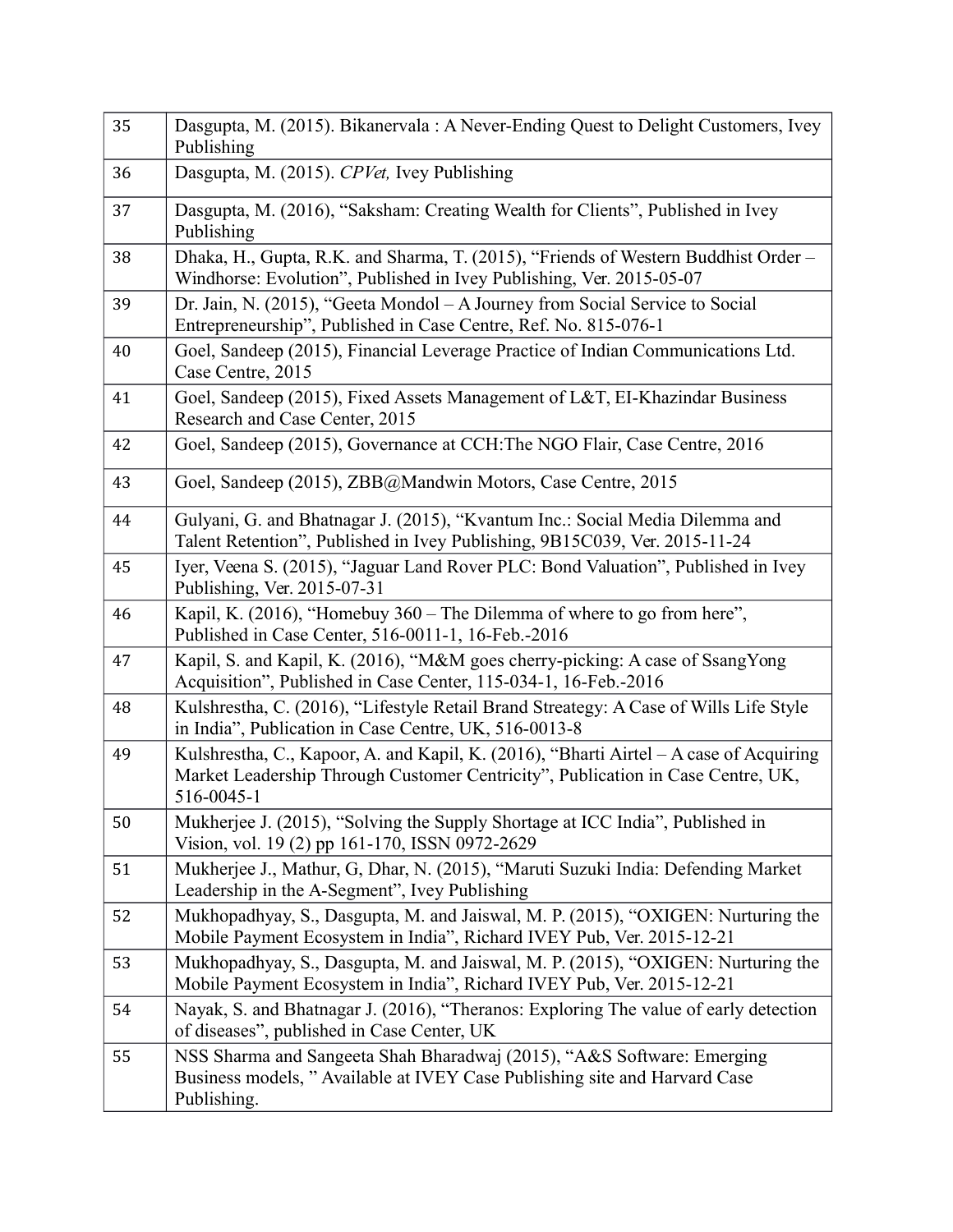| 56 | Rai, S.K. and Bali, N. (2015), "LUCIA: What an Incredible Dream to Dream",<br>Published in Case Centre, 115-031-1                                                                                                         |
|----|---------------------------------------------------------------------------------------------------------------------------------------------------------------------------------------------------------------------------|
| 57 | Rai, S.K. and Singhal, S. (2015), "Just Dial's IPO", Published in ACRC, The Univ. of<br>Hong Kong, Ref. 15/564C                                                                                                           |
| 58 | Rastogi, P. Sharma, R.R., (2015), "Interim Business Associates: taking on global<br>consulting goliaths", Emerald Emerging Markets Case Studies, Vol. 5 Iss 1 pp. 1 - 20.<br>http://dx.doi.org/10.1108/EEMCS-03-2014-0055 |
| 59 | Saini, Debi S., (2016), "A Popular HR Chief Burned to Death: People Management<br>Dynamics at the Indian Subsidiary of Suzuki Ltd.", Published in Asia Case Research<br>Centre Ref. 15/566TN                              |
| 60 | Singhal, P. and Dasgupta, M. (2016). David Fighting Goliaths: The Rise of Aam<br>Aadmi Party, Published in Case Center                                                                                                    |
| 61 | Srivastava, M. (2016), "Managing moves and movements: Logistics intelligence of<br>Alexander the Great" Published in ECCH/The Case Centre, Case Ref. No. 616-0022-1                                                       |
| 62 | Srivastava, R. (2015), Value Creation through Social Innovation: Jaipur Rugs, India,<br>Casecenter.org                                                                                                                    |
| 63 | Srivastava, R. (2015), DJ &C: PRIVATE LABEL OR PRIVATE BRAND,<br>Casecenter.org                                                                                                                                           |
| 64 | Srivastava, R. (2015), EdCIL India Ltd., Casecenter.org                                                                                                                                                                   |
| 65 | Srivastava, R. (2015), Kendriya Bhandaar, Casecenter.org                                                                                                                                                                  |
| 66 | Srivastava, R. (2015), Marketing Higher Education: The Case of State University in<br>India, Casecenter.org/                                                                                                              |
| 67 | Srivastava, R. (2015), Servicing the Customer: Does it matter? Casecenter.org                                                                                                                                             |
| 68 | Srivastava, V. (2016), "ABC Electronics Ltd.: Transition toward Market Orientation",<br>Published in Case Centre, 516-0006-1                                                                                              |
| 69 | Srivastava, V. (2016), "ASM Pvt. Ltd. India: Exploring Growth Options", Published in<br>Case Centre, 516-0041-1                                                                                                           |
| 70 | Srivastava, V. (2016), "KBN Office Automation Ltd.: Exploring E-Marketplace",<br>Published in Case Centre, 516-0010-1                                                                                                     |
| 71 | Jain, A. and Biswal, P.C., (2016), "Foreign Currency Risk Management at IIFCO<br>India" Casecenter.org, Ref No 116-0022-1, 29 <sup>th</sup> March 2016                                                                    |

# **Table 9: News Paper / Magazine Article**

| S.No. | <b>Publication Details</b>                                                                                                                      |
|-------|-------------------------------------------------------------------------------------------------------------------------------------------------|
|       | Bajaj, G. (2013), "A Revolution is Waiting in the Wings", published in India Today Aspire<br>September 2013.                                    |
| 2     | Bajaj, G. (2013). MOOCS are challenging education paradigm in India: Should educators<br>worry? The Financial Express.                          |
| 3     | Ghosh, Sajal (2013), "India's Sham Fuel Pricing Regime Boosts Subsidies" published in<br>The Economic Times, New Delhi, Tuesday, 8 October 2013 |
| 4     | Jaiswal, M. P. (2013), "Innovative tech is needed in e-governance", published in The                                                            |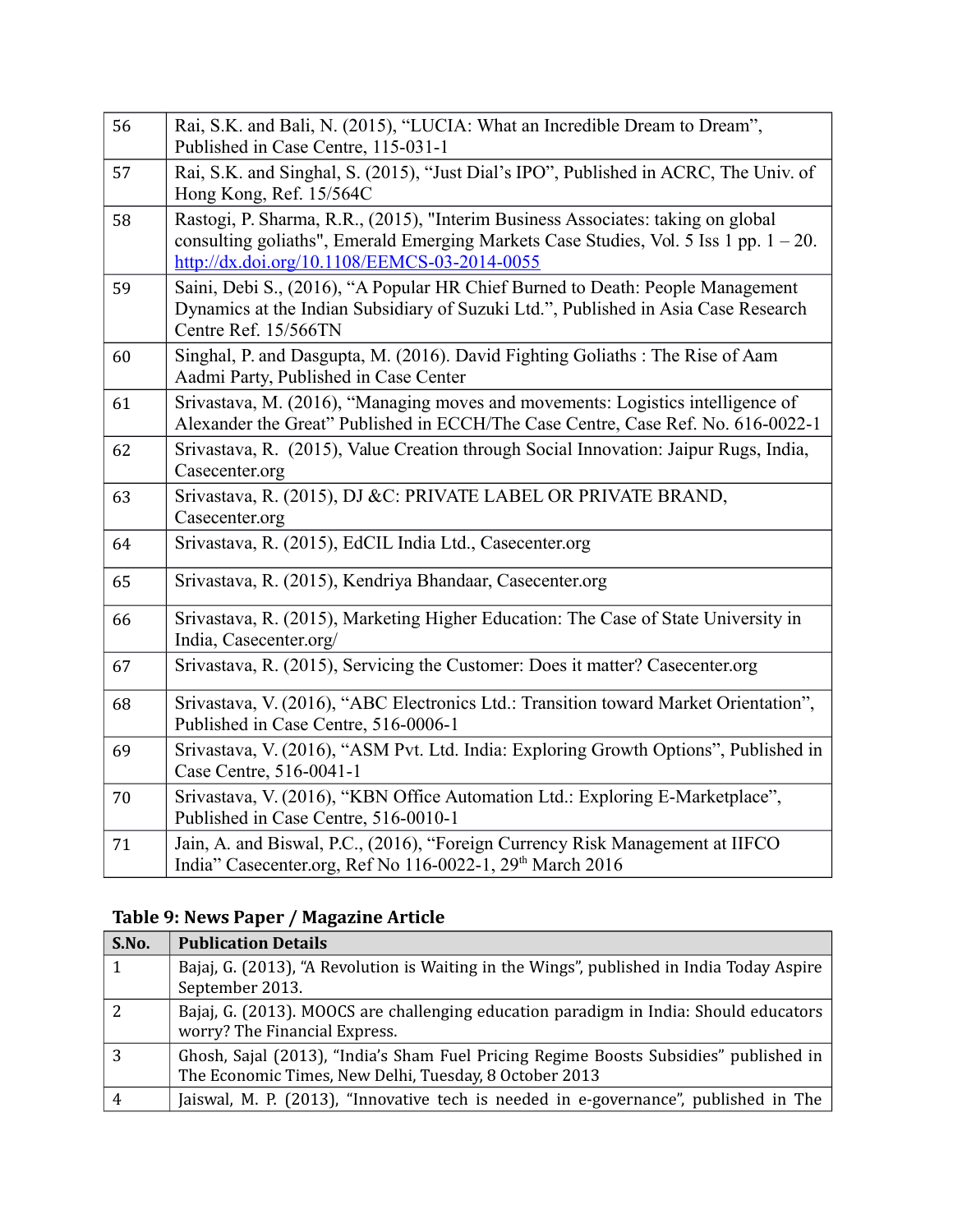|                | Financial Express, Monday April 8, 2013.                                                                                                                                                                                                |
|----------------|-----------------------------------------------------------------------------------------------------------------------------------------------------------------------------------------------------------------------------------------|
| 5              | Kaushik, Anjali (2013), "Tips for Safe Surfing" published in Business World, December 9,<br>2013.                                                                                                                                       |
| 6              | Kaushik, Anjali (2013), "Absolute security is a myth", an interview on her book 'Sailing<br>Safe in Cyberspace', published in Business World, December 9, 2013.                                                                         |
| $\overline{7}$ | Kumar, Avanish (2013), "Redefining Aam Aadmi: AAP wiil be part of political history as a<br>process of redefining the identity of aam admi in a participatory form of governance",<br>published in Governance Now on December 09, 2013. |
| 8              | Kumar, Avanish (2014), "The rise and fall of the aam aadmi: It is time AAP redefined the<br>'common man' in its strategies for wider political transformation", published in<br>Governance Now, March 1-15, 2014.                       |
| 9              | Prasad, Rohit (2013), "2014 Election: Candidates and end games" published in Live<br>MINT, Sunday, October 27, 2013.                                                                                                                    |
| 10             | Prasad, Rohit (2013), "Games of Ideology and Power" published in Live MINT, Monday<br>September 30, 2013.                                                                                                                               |
| 11             | Prasad, Rohit (2013), "Misplaced hopes from Great Leaders" published in Live MINT,<br>Monday, December 23, 2013.                                                                                                                        |
| 12             | Prasad, Rohit (2013), "The Games Political Parties Play" published in Live MINT,<br>Wednesday June 26, 2013.                                                                                                                            |
| 13             | Prasad, Rohit (2013), "The Perils of Plurality in India" published in Live MINT, Tuesday,<br>November 19, 2013.                                                                                                                         |
| 14             | Prasad, Rohit (2013), "The Power of a Third Force in Politics" published in Live MINT,<br>Thursday, October 10, 2013.                                                                                                                   |
| 15             | Prasad, Rohit (2014), "Mysteries of Political Business Cycles" published in Live MINT,<br>Tuesday, March 11, 2014.                                                                                                                      |
| 16             | Prasad, Rohit (2014), "The Big Fight for Varanasi" published in Live MINT, Wednesday,<br>March 19, 2014.                                                                                                                                |
| 17             | Prasad, Rohit (2014), "The Fine Art of Brinkmanship" published in Live MINT,<br>Wednesday, February 19, 2014.                                                                                                                           |
| 18             | Prasad, Rohit (2014), "The Ideological Overtones of Honesty" published in Live MINT,<br>Monday, January 20, 2014.                                                                                                                       |
| 19             | Prasad, Rohit and Sridhar V.(2014), "Revamp Wireless Administration" published in<br>Financial Express, Wednesday, March 26, 2014.                                                                                                      |
| 20             | Prasad, Rohit, (2013), "start-up sutra: what the angels won't tell you about business &<br>life", published in The Smart Manager, May-June 2013.                                                                                        |
| 21             | Prasad, Rohit, (2013), "The Story of Their Lives", published in The Smart Manager, May-<br>June 2013.                                                                                                                                   |
| 22             | Ray, Rupamanjari S. (2013, "Stay updated to surge ahead" published in Mail Today,                                                                                                                                                       |
| 23             | Saini, Debi S.(2013), "Emerging dynamics" published in Business Managers, Vol. 16, No.<br>5, November 2013.                                                                                                                             |
| 24             | Sajal Ghosh (2013), "Coming Down to Earth: Why Solar Power isn't a Big Deal" published<br>in The Economic Times, New Delhi, Saturday, 9 November 2013                                                                                   |
| 25             | Sharma, Kirti, (2013), "Role of B-Schools in creating diplomacy" published in Indian<br>Management, May 2013.                                                                                                                           |
| 26             | Srivastava, Ritu (2013), "Retail: The Way Forward" published in Business World,                                                                                                                                                         |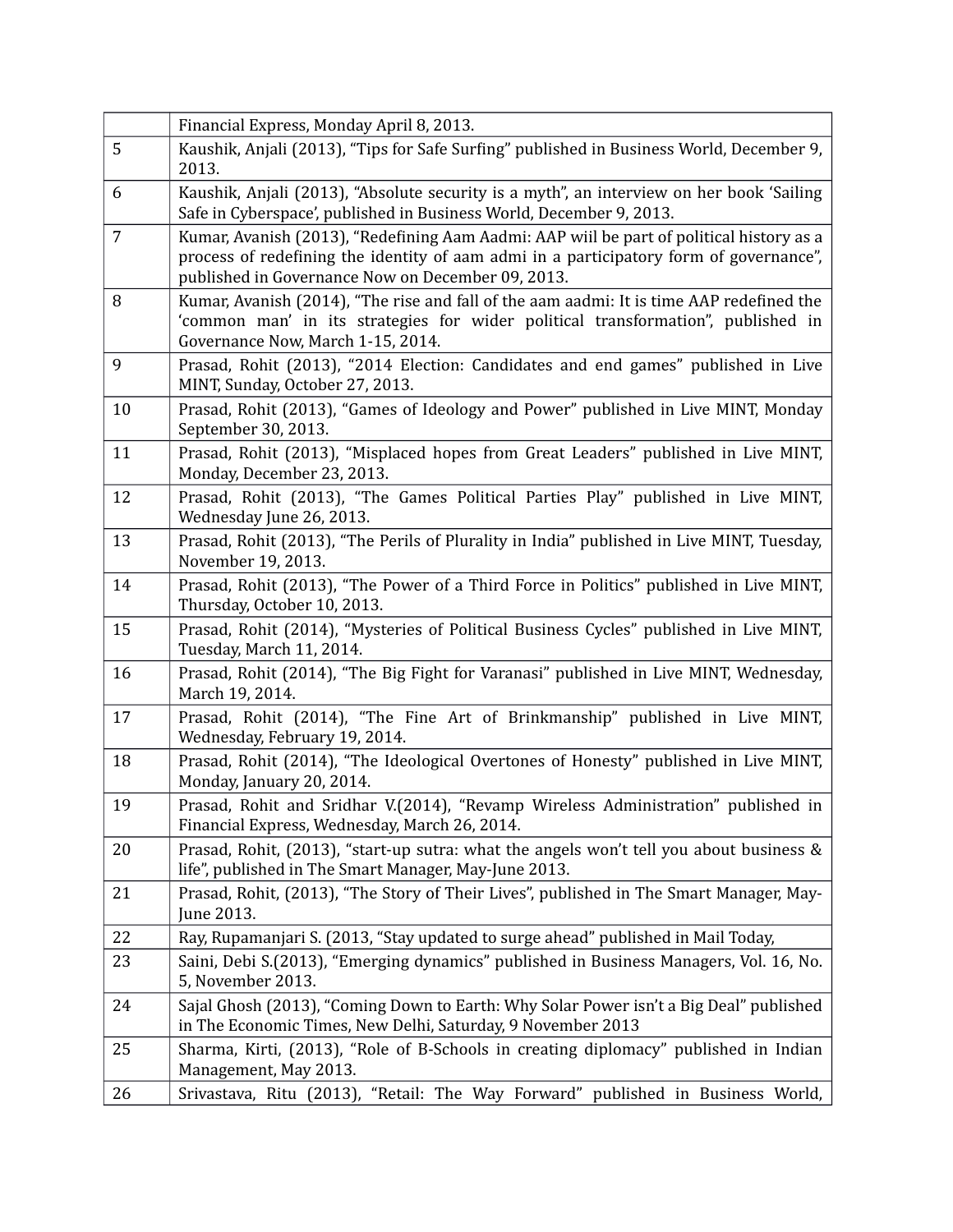|    | December 2013.                                                                                                                                                   |
|----|------------------------------------------------------------------------------------------------------------------------------------------------------------------|
| 27 | Srivastava, Ritu (2014), "Evolving Job Dynamics in the Retail Sector" published in<br>Business World, January 2014.                                              |
| 28 | Srivastava, Ritu, (2013), The Business Case for Corporate Social Responsibility in India:<br>Challenges in Management Education, published in Education Insider. |
| 29 | Ashra, S., (2015), "Should we worry about falling WPI?", Financial Chronicle, Nov.<br>29, 2015                                                                   |
| 30 | Bhandari, N. (2016), "Ace the Group Discussions and Personal Interviews", The<br>Pioneer, 27 Jan. 2016                                                           |
| 31 | Ghosh, S., (2016), "Solar Power: Truth Versus Hype", published in Mint on<br>19/1/2016                                                                           |
| 32 | Goel, Sandeep (2015), Corporate Governance, Ansal University Newsletter,<br>November 2015                                                                        |
| 33 | Goel, Sandeep (2015), Fixed maturity plans, The Financial Chronicle, 10 <sup>th</sup> June 2015                                                                  |
| 34 | Goyal, D.P. (2015), "The New CAT up Your Alley", Published in The Indian Express<br>dated Aug. 22, 2015                                                          |
| 35 | Goyal, D.P. (2015), "The New CAT", Published in Pioneer dated Aug. 5, 2015                                                                                       |
| 36 | Jain, Anshul and Biswal, P.C. (2015), A Welcome Step by The Reserve Bank,<br>Published in Mint on 21/12/2015                                                     |
| 37 | Kapoor, Ashok (2015), "Skilling Begins At School" published in The Times of India,<br>Mumbai 27 May, 2015                                                        |
| 38 | Kaushik, Anjali (2015), "Floating Solutions", published in The Financial Express on<br>May 04, 2015                                                              |
| 39 | Kumar, Avanish, (2016), "Odds of Public Policy Success", Governance Now,<br>February 17, 2016                                                                    |
| 40 | Prasad, Rohit & Gupta Shashank (2016), Internet mall versus town hall                                                                                            |
| 41 | Prasad, Rohit (2016), "Does search Violate Net Neutrality?" published in mint on<br>Monday, February 8, 2016                                                     |
| 42 | Prasad, Rohit and Sridhar, V. (2015), "Saviour of broad band in India" Published in<br>The Financial Express on Thursday, November 26, 2015                      |
| 43 | Prasad, Rohit and Sridhar, V. (2016), "Needed, a National Fiber Optic Network"<br>Published in Mint on Wednesday, January 13, 2016                               |
| 44 | Prasad, Rohit and Sridhar, V. (2016), "There's a Fog Over Net Neutrality" Published<br>in Business Line on Monday, January 11, 2016                              |
| 45 | Prashar, A., (2015), Flipped Caseroom Model in Management Education, Business<br>Standard.                                                                       |
| 46 | Sridhar, V. and Prasad, Rohit, (2016), "It is Time to Redefine Net Neutrality"<br>Published in Business Line on Thursday, February 11, 2016                      |
| 47 | Jain, A. and Biswal, P.C., (2015), "Welcome move by RBI", Mint (Financial<br>Newspaper), 21 <sup>st</sup> December 2015                                          |
| 48 | Prasad, Rohit (2016), "Is the Internet a Public Good" Published in Mint on January 5,<br>2016                                                                    |